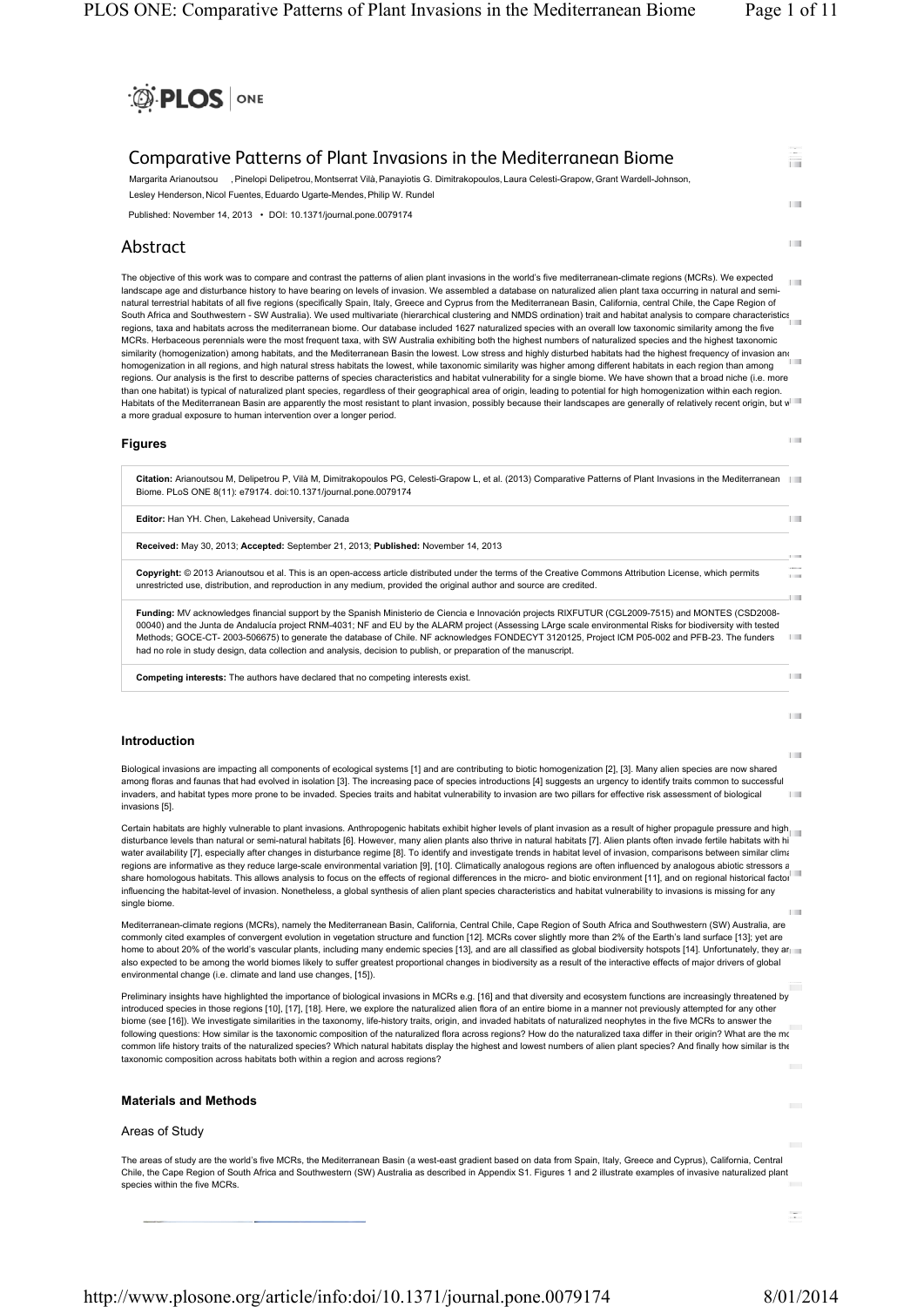

### **Figure 1. Examples of naturalized alien herbs and geophytes in the five mediterranean-climate regions.**

**1a**) The South African geophytic species *Oxalis pes-caprae* in Lesbos island, Greece, Mediterranean basin; **1b**) The South African succulent species *Carpobrotus edulis* in California, USA; 1c) The Eurasian biennial herbs *Echium plantagineum* and *E. vulgare* in Región del Maule, Central Chile; **1d**) The South African geophyte, *Watsonia meriana* var. *bulbillifera* on a granite outcrop in south-western Australia; **1e**) The Mediterranean basin region herb, *Centranthus ruber* in the Cape Region, South Africa; and **1f**) The tall Eurasian grass, *Arundo donax* in a Californian riparian system. Each of these species have become naturalised in multiple Mediterranean-climate regions. Photo credits Panayiotis Dimitrakopoulos **1a**; Philip Rundel **1b**, **1f**; Nicol Fuentes **1c**; Grant Wardell-Johnson **1d**; Lesley Henderson **1e**.

doi:10.1371/journal.pone.0079174.g001



### **Figure 2. Examples of naturalised alien shrub and tree species in the five mediterranean-climate regions.**

**2a**) The southern USA succulent shrub *Opuntia ficus-barbarica* in abandoned grazed lands, Stylida, Greece, Mediterranean Basin; **2b**) The Mediterranean basin region shrub, *Spartium junceum* in the Cape Region, South Africa; **2c**) The central Eurasian tree *Tamarix ramossissima*, in coastal California; **2d**) Two Australian shrub species, *Hakea gibbosa* and *Acacia longifolia* in the Cape Region, South Africa; **2e**) The European spiny fabaceous shrub, *Ulex europaeus* in Chillán, Región del BioBio; and **2f**) The east Asian tree *Ailanthus altissima* in central Greece, Mediterranean Basin. Each of these species have become naturalised in multiple Mediterranean-climate regions. Photo credits Margarita Arianoutsou **2a**, **2f**; Lesley Henderson **2b**, **2d**; Philip Rundel **2c;** Jonathan Urrutia **2e**. doi:10.1371/journal.pone.0079174.g002

## Data Sources

Assembling a database on alien plant taxa from different sources included the challenge of establishing consistent criteria for compiling the appropriate taxa and habitat databases.The datasets used for analysis include only naturalized neophytes, i.e. alien plants introduced after 1500 AD which have established in the wild and do not need human assistance for population persistence [19]. These plants are hereafter referred as naturalized species. We have avoided the use of the term "invasive species" since it would apply to only part of the dataset. However, throughout the text the term level of invasion is used to indicate the number or density of alien species in a region or habitat. Selection of taxa to be included in analysis was based on the criterion that they should appear in natural or semi-natural habitats. The term "seminatural habitats" recognises that disturbance associated with human activities has been a feature of MCRs, sometimes over considerable periods. While we do not consider highly modified human-made habitats such as dumping or waste places, street pavements and parks, we incorporate habitats with a history of disturbance, including SW Australian grasslands, which are self-perpetuating novel ecosystems resulting from the transformation of woodland to grassland. Some regional differences in data sources can be expected in this database, which includes species and life habit traits for an entire biome.

The Angiosperm Phylogeny Group [20], [21] system was adopted for classifying species into families. The species datasets were scrutinized for taxonomical discrepancies and complemented with data concerning growth form (grass, herb, subshrub/shrub, and tree), life form and life cycle (annual, biennial or perennial). Life forms were identified according to Raunkiaer's system [22], which classifies vascular plants according to the place of the plant's growth-point (bud) during seasons with adverse conditions (cold or dry seasons).

Species were assigned to the habitat of occurrence in the introduced country, according to a classification system of the main vegetation types occurring across the five MCRs. The vegetation types were coded according to the EUNIS classification system level 1 (B: coastal habitats; C: inland wetlands; E: grasslands; F: shrublands; G: forests; H: rocks, screes, sparsely vegetated habitats) and second level subcategories. A full description of each vegetation type (hereafter habitat type) is provided in Annendix S2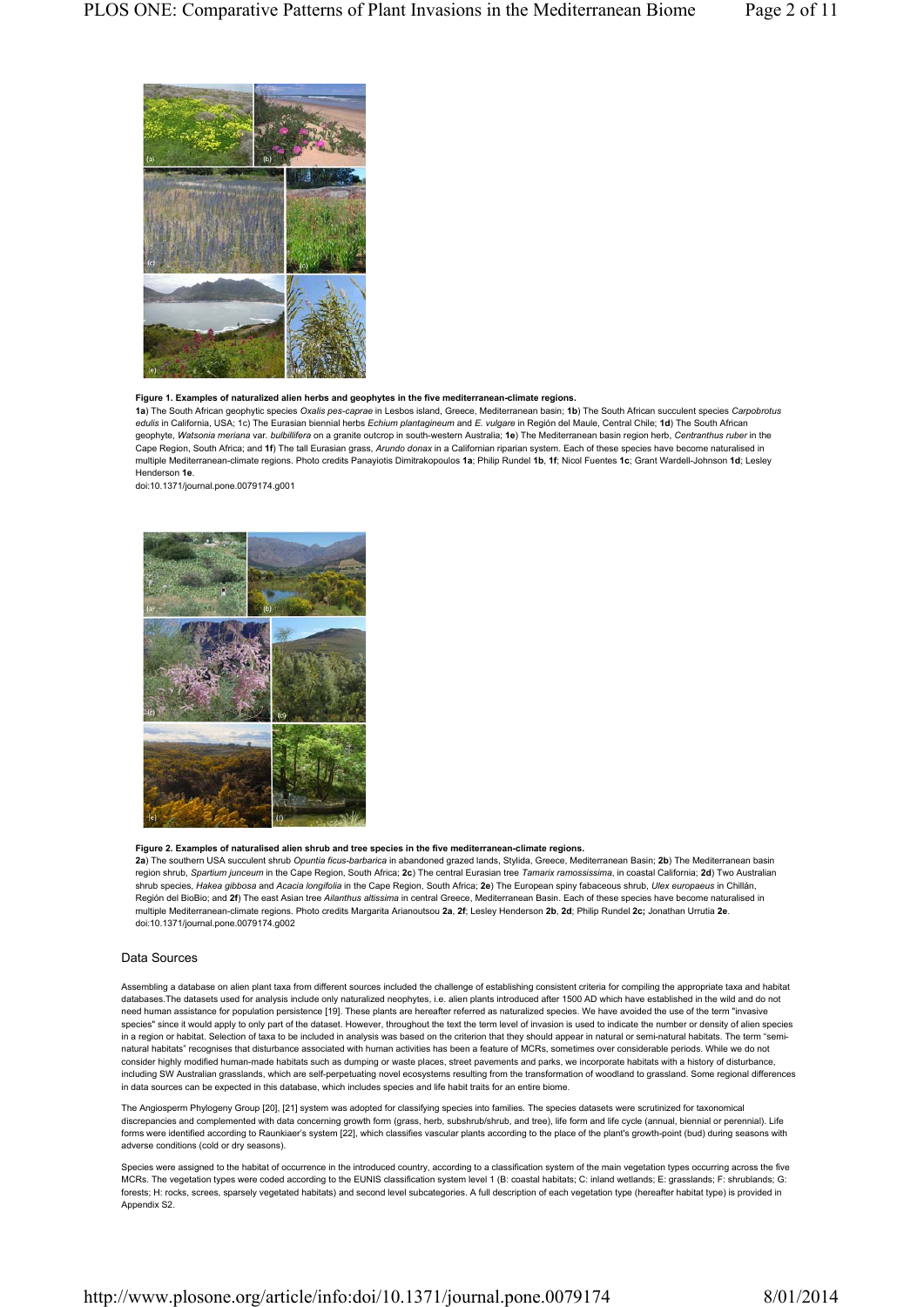| Native ranges were mainly assigned based on chorological categories (the geographical distributions of plants), as defined by Pignatti [23]. Species of hybrid origin<br>include those which have arisen spontaneously through hybridization from at least one non-native parent species.                                                                                                                                                                                                                                                                                                                                                                                                                                                                                                                                                                                                                                                                                                                                                                                                                                                                                                                                                                                                                                                                                                                                                                                                                                                                                                                                                                                                                                                |                                  |
|------------------------------------------------------------------------------------------------------------------------------------------------------------------------------------------------------------------------------------------------------------------------------------------------------------------------------------------------------------------------------------------------------------------------------------------------------------------------------------------------------------------------------------------------------------------------------------------------------------------------------------------------------------------------------------------------------------------------------------------------------------------------------------------------------------------------------------------------------------------------------------------------------------------------------------------------------------------------------------------------------------------------------------------------------------------------------------------------------------------------------------------------------------------------------------------------------------------------------------------------------------------------------------------------------------------------------------------------------------------------------------------------------------------------------------------------------------------------------------------------------------------------------------------------------------------------------------------------------------------------------------------------------------------------------------------------------------------------------------------|----------------------------------|
| Mediterranean basin.                                                                                                                                                                                                                                                                                                                                                                                                                                                                                                                                                                                                                                                                                                                                                                                                                                                                                                                                                                                                                                                                                                                                                                                                                                                                                                                                                                                                                                                                                                                                                                                                                                                                                                                     | l III                            |
| The datasets used for the alien plants of the Mediterranean countries were those compiled for the DAISIE database (http://www.europe-aliens.org/) and updated with<br>more recent data [24], [25], [26].                                                                                                                                                                                                                                                                                                                                                                                                                                                                                                                                                                                                                                                                                                                                                                                                                                                                                                                                                                                                                                                                                                                                                                                                                                                                                                                                                                                                                                                                                                                                 |                                  |
| In this study, only taxa alien in all four countries representing the Mediterranean Basin were included for analysis. Those that are native to one country but alien in anott<br>were regarded as native and thus excluded from the dataset.                                                                                                                                                                                                                                                                                                                                                                                                                                                                                                                                                                                                                                                                                                                                                                                                                                                                                                                                                                                                                                                                                                                                                                                                                                                                                                                                                                                                                                                                                             |                                  |
| California.                                                                                                                                                                                                                                                                                                                                                                                                                                                                                                                                                                                                                                                                                                                                                                                                                                                                                                                                                                                                                                                                                                                                                                                                                                                                                                                                                                                                                                                                                                                                                                                                                                                                                                                              | $\blacksquare$                   |
| Data on naturalized species is derived from Baldwin [27], with naturalized plants defined as aliens growing in the wild or approximately wild conditions and reproducing<br>either sexually or asexually. Alien taxa occurring outside cultivation but only in highly modified environments such as urban, suburban, or agricultural lands were remove<br>from consideration.                                                                                                                                                                                                                                                                                                                                                                                                                                                                                                                                                                                                                                                                                                                                                                                                                                                                                                                                                                                                                                                                                                                                                                                                                                                                                                                                                            |                                  |
| Chile.                                                                                                                                                                                                                                                                                                                                                                                                                                                                                                                                                                                                                                                                                                                                                                                                                                                                                                                                                                                                                                                                                                                                                                                                                                                                                                                                                                                                                                                                                                                                                                                                                                                                                                                                   | $\blacksquare$                   |
| Data for Chile were retrieved from a database which includes naturalized species (sensu Richardson et al. [19]) occurring in the Mediterranean-climate zone of the<br>country (30°-38° southern latitude). We included specimens in CONC and SGO herbaria (details and list in [28]) and the more recent compilation of naturalized species<br>$[29]$ .                                                                                                                                                                                                                                                                                                                                                                                                                                                                                                                                                                                                                                                                                                                                                                                                                                                                                                                                                                                                                                                                                                                                                                                                                                                                                                                                                                                  |                                  |
| Cape region of south africa.                                                                                                                                                                                                                                                                                                                                                                                                                                                                                                                                                                                                                                                                                                                                                                                                                                                                                                                                                                                                                                                                                                                                                                                                                                                                                                                                                                                                                                                                                                                                                                                                                                                                                                             |                                  |
| The sources of data were the Southern African Plant Invaders Atlas (SAPIA) database [30], as well as [31] and [32]. The SAPIA database is a computerized catalogue of<br>some 70,000 locality records of more than 600 naturalized plant species in Southern Africa. The database incorporates records gathered by about 560 participants in th<br>SAPIA mapping project since 1994 and from roadside surveys conducted by Henderson since 1979. Herbaceous species are under-represented in this database largel!<br>as a consequence of biased recording of the larger, more conspicuous species during roadside surveys. Data source [31] lists the most important environmental weeds<br>the South African study area (the fynbos), while [32] kept the alien species in their conspectus of the Cape Flora to a minimum and included only those which have<br>become naturalized and might be mistaken for part of the native flora.                                                                                                                                                                                                                                                                                                                                                                                                                                                                                                                                                                                                                                                                                                                                                                                                | $\blacksquare$<br>$\blacksquare$ |
| Southwestern australia.                                                                                                                                                                                                                                                                                                                                                                                                                                                                                                                                                                                                                                                                                                                                                                                                                                                                                                                                                                                                                                                                                                                                                                                                                                                                                                                                                                                                                                                                                                                                                                                                                                                                                                                  |                                  |
| For southwestern Australia, all naturalized species were selected that were recorded in, but not restricted to the nine Mediterranean-climate bioregions [33], based on<br>multiple occurrence of records in the WA herbarium (http://florabase.calm.wa.gov.au/weeds/).                                                                                                                                                                                                                                                                                                                                                                                                                                                                                                                                                                                                                                                                                                                                                                                                                                                                                                                                                                                                                                                                                                                                                                                                                                                                                                                                                                                                                                                                  | $\blacksquare$                   |
| Data Analysis                                                                                                                                                                                                                                                                                                                                                                                                                                                                                                                                                                                                                                                                                                                                                                                                                                                                                                                                                                                                                                                                                                                                                                                                                                                                                                                                                                                                                                                                                                                                                                                                                                                                                                                            | $\Box$                           |
| Matrices of species presence/absence in each region and in each habitat-per region were generated. Hierarchical clustering and ordination (non-metric multi-dimension<br>scaling NMDS) were performed on the ranked Bray-Curtis's similarity matrix calculated on the species presence - absence data of the taxa [34]. This approach allowed<br>non parametric comparisons between datasets to show trends, and groupings of similar assemblages, along with the variables describing the associated environment<br>(e.g. [35]). The South African habitat types of 'coastal rocks' (Br), 'grasslands' (E) and 'sparsely vegetated harsh habitats' (H), hosting only 1, 2 and 3 species respective<br>were omitted from the data pool. All analyses were performed with the PRIMER ® 6.1.4 software [36].                                                                                                                                                                                                                                                                                                                                                                                                                                                                                                                                                                                                                                                                                                                                                                                                                                                                                                                               |                                  |
|                                                                                                                                                                                                                                                                                                                                                                                                                                                                                                                                                                                                                                                                                                                                                                                                                                                                                                                                                                                                                                                                                                                                                                                                                                                                                                                                                                                                                                                                                                                                                                                                                                                                                                                                          | <b>CONTRACTOR</b>                |
| <b>Results</b>                                                                                                                                                                                                                                                                                                                                                                                                                                                                                                                                                                                                                                                                                                                                                                                                                                                                                                                                                                                                                                                                                                                                                                                                                                                                                                                                                                                                                                                                                                                                                                                                                                                                                                                           | <b>I</b>                         |
|                                                                                                                                                                                                                                                                                                                                                                                                                                                                                                                                                                                                                                                                                                                                                                                                                                                                                                                                                                                                                                                                                                                                                                                                                                                                                                                                                                                                                                                                                                                                                                                                                                                                                                                                          |                                  |
| <b>Taxonomic Similarity across Regions</b>                                                                                                                                                                                                                                                                                                                                                                                                                                                                                                                                                                                                                                                                                                                                                                                                                                                                                                                                                                                                                                                                                                                                                                                                                                                                                                                                                                                                                                                                                                                                                                                                                                                                                               | $\overline{1}$                   |
| A total of 1627 naturalized species were recorded in the natural and semi-natural habitats of the five MCRs (Table 1). The species' database includes 38 taxa at<br>subspecies level, 26 taxa at variety level and 39 hybrids. In total, 18 species are represented by more than one infraspecific taxon. However, for simplicity we refer to all<br>taxa with the term "species". These species belong to 705 genera and 147 families.                                                                                                                                                                                                                                                                                                                                                                                                                                                                                                                                                                                                                                                                                                                                                                                                                                                                                                                                                                                                                                                                                                                                                                                                                                                                                                  |                                  |
|                                                                                                                                                                                                                                                                                                                                                                                                                                                                                                                                                                                                                                                                                                                                                                                                                                                                                                                                                                                                                                                                                                                                                                                                                                                                                                                                                                                                                                                                                                                                                                                                                                                                                                                                          |                                  |
| (a) Total per regio<br>(b) Shared<br>(ic) Total<br>via Chile Black<br>South SW<br>Africa Australia California Chile Basin<br>South<br>Africa<br><b>SW</b><br>Aunts<br>96, 190<br>44, 640, 74, 675<br>53.60<br>95.97<br>203 231 134 424 242 391270 1811090 1591091 1171070 2921890<br>174<br>301 (49)<br>248 (71) 178 (43) 114 (66) 384 (49)<br>cies & inhausecific tax<br>414<br>$\gamma$<br>$23 - 64 - 19 - 26$<br>ecles per area (10 <sup>9</sup> km <sup>2</sup> ) 1.9                                                                                                                                                                                                                                                                                                                                                                                                                                                                                                                                                                                                                                                                                                                                                                                                                                                                                                                                                                                                                                                                                                                                                                                                                                                                | $\blacksquare$                   |
| eas in 10° km² (Cowling et al. 1996). Galifonia =0.32, Olde =0.14, Mediterranean Basin =0.03 (for the 4 countries studied), South Africa =0.09 SW Australia =0.31.<br>le geographical distribution of the five MCRs included in t                                                                                                                                                                                                                                                                                                                                                                                                                                                                                                                                                                                                                                                                                                                                                                                                                                                                                                                                                                                                                                                                                                                                                                                                                                                                                                                                                                                                                                                                                                        | <b>I</b>                         |
|                                                                                                                                                                                                                                                                                                                                                                                                                                                                                                                                                                                                                                                                                                                                                                                                                                                                                                                                                                                                                                                                                                                                                                                                                                                                                                                                                                                                                                                                                                                                                                                                                                                                                                                                          |                                  |
| Table 1. Number of naturalized species for each of the five mediterranean-climate regions (a), number of species occurring in more than one of the five<br>regions with indication of their percentage in parenthesis (b), and pooled number of species (c).<br>doi:10.1371/journal.pone.0079174.t001                                                                                                                                                                                                                                                                                                                                                                                                                                                                                                                                                                                                                                                                                                                                                                                                                                                                                                                                                                                                                                                                                                                                                                                                                                                                                                                                                                                                                                    | <b>LIB</b>                       |
|                                                                                                                                                                                                                                                                                                                                                                                                                                                                                                                                                                                                                                                                                                                                                                                                                                                                                                                                                                                                                                                                                                                                                                                                                                                                                                                                                                                                                                                                                                                                                                                                                                                                                                                                          | <b>THE</b>                       |
| Richness of naturalized species and genera was highest in SW Australia, and lowest in South Africa. SW Australia had the highest number of naturalized species prese<br>per unit area followed by Chile, South Africa and California, and the Mediterranean Basin had the lowest. At the species level, percentages of shared taxa were marked<br>higher in Chile and South Africa than in the other three regions (Table 1). A similar but less distinct trend was noted in the numbers of shared genera and families. All<br>regions shared a higher percentage of species with SW Australia than with any other region (Table 2). Chile shared, along with the Mediterranean Basin, comparatively<br>less species with the other regions (only c. 8-24%). The only species common to all five regions were the South American Nicotiana glauca (Solanaceae), the grass<br>Paspalum vaginatum and three woody legumes - the Northern American Robinia pseudoacacia and the Eastern Australian Acacia dealbata and A. melanoxylon.<br>Hierarchical clustering confirmed the low similarity in species composition of the naturalized floras across the five regions (Fig. 3). The highest similarity was found<br>between Chile and SW Australia (~33%) and between this group and California (~29%). The Poaceae was the most frequently represented family with a large number<br>naturalized species in all regions, ranging from 10% (Mediterranean Basin) to 20% (Chile) of the total species (Appendix S3). The next most frequent families were the<br>Asteraceae, in all regions except in South Africa, and the Fabaceae. Otherwise, comparatively high frequencies were also noted for certain families in a subset of regior | <b>I</b>                         |
| notably Amaranthaceae and Onagraceae in the Mediterranean Basin, Myrtaceae in South Africa, and Iridaceae in SW Australia.                                                                                                                                                                                                                                                                                                                                                                                                                                                                                                                                                                                                                                                                                                                                                                                                                                                                                                                                                                                                                                                                                                                                                                                                                                                                                                                                                                                                                                                                                                                                                                                                               |                                  |
| SW Australia                                                                                                                                                                                                                                                                                                                                                                                                                                                                                                                                                                                                                                                                                                                                                                                                                                                                                                                                                                                                                                                                                                                                                                                                                                                                                                                                                                                                                                                                                                                                                                                                                                                                                                                             | $\overline{1}$                   |
|                                                                                                                                                                                                                                                                                                                                                                                                                                                                                                                                                                                                                                                                                                                                                                                                                                                                                                                                                                                                                                                                                                                                                                                                                                                                                                                                                                                                                                                                                                                                                                                                                                                                                                                                          |                                  |
|                                                                                                                                                                                                                                                                                                                                                                                                                                                                                                                                                                                                                                                                                                                                                                                                                                                                                                                                                                                                                                                                                                                                                                                                                                                                                                                                                                                                                                                                                                                                                                                                                                                                                                                                          |                                  |
|                                                                                                                                                                                                                                                                                                                                                                                                                                                                                                                                                                                                                                                                                                                                                                                                                                                                                                                                                                                                                                                                                                                                                                                                                                                                                                                                                                                                                                                                                                                                                                                                                                                                                                                                          |                                  |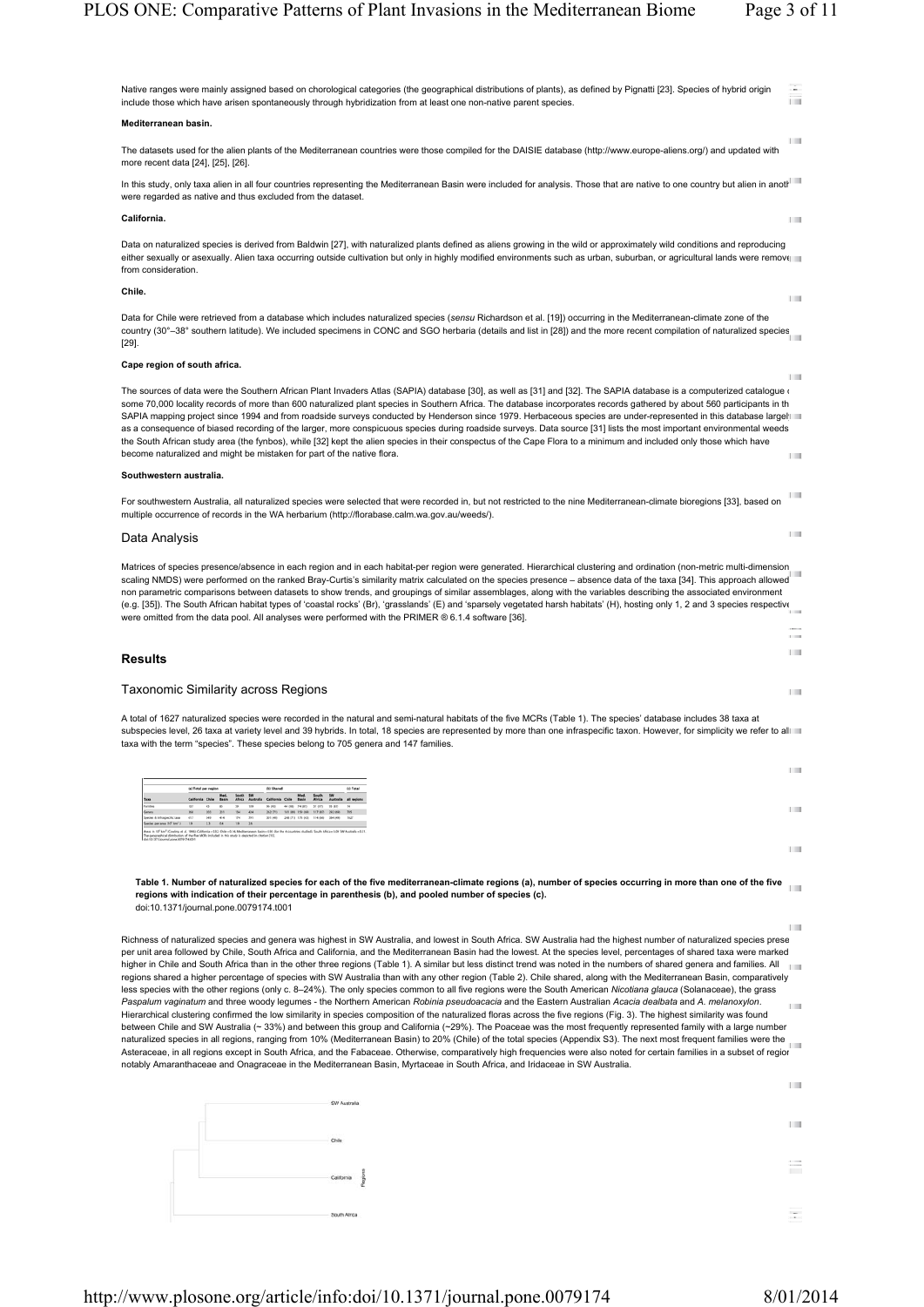| Med Basin<br>$20 \,$<br>80<br>100<br>Similarity<br>Figure 3. Naturalized alien species similarity across the five regions of the mediterraean biome.<br>doi:10.1371/journal.pone.0079174.g003<br><b>SW</b><br>South<br>California Chile<br>Med. Basin<br>Africa<br>Australia<br>California<br>316 (51)<br>201 (33)<br>146 (24)<br>71 (12)<br>60 (10)<br>Chile<br>146 (42)<br>101(29)<br>35 (10)<br>41 (12)<br>188 (54)<br>Med. Basin<br>71 (17)<br>35 (8)<br>236 (57)<br>41 (10)<br>113 (27)<br>South Africa 60 (34)<br>41 (24)<br>60 (34)<br>41 (24)<br>76 (44)<br>SW Australia 201 (25)<br>113 (14)<br>407 (51)<br>188 (24)<br>76 (10)<br>Numbers in bold correspond to the number of species existing only in the<br>assigned region. Numbers appearing in parentheses are percentages of the<br>total number of aliens of the country in the same row.<br>doi:10.1371/journal.pone.0079174.t002<br>Table 2. Pair-wise numbers of shared naturalized species in the five mediterranean-climate regions of the world.<br>doi:10.1371/journal.pone.0079174.t002<br><b>Native Origins</b><br>Naturalized species occurring in the Mediterranean Basin originate mostly from North and/or South America, although species of Asian and African origin are also<br>prominent (Table 3). The naturalized species in South Africa originated primarily from America and Australasia and secondarily from Eurasia and Africa. On the other<br>hand, the naturalized flora of SW Australia, Chile, and California includes higher numbers of African and Eurasian than American and Australasian aliens. The African<br>(mainly South African) component is prominent in SW Australia and the Eurasian in Chile and California.<br>Calify<br><b>Outs</b><br>South Africa<br><b>SW Australia</b><br>All Reg<br>Med. Basic<br>50 illi<br>11(3)<br>44 (11)<br>5(3)<br>177 (22)<br>226 (14)<br>6Q<br>36 (J<br>sia, Africa<br>3(0)<br>169<br>240<br>1(0)<br>9(0)<br>32 (3)<br>rasia, Africa<br>116 (79)<br>76 (22)<br>(0)<br>25 (14)<br>95 (12)<br>181 (11)<br>rope, Africa N<br>21 (3)<br>11(25)<br>$6 \, \times \, 20$<br>(0)<br>$2\times$<br>14 (2)<br>dheranean & regions <sup>a</sup><br>25 (7)<br>47.00<br>44 Ch<br>$6\times$<br>44 992<br>$\mathfrak{m}$<br>rth and/or South America<br>125 (20<br>44 (13)<br>226 (55)<br>41.04<br>414 (25)<br>600<br>22 (5)<br>41(2)<br>37 (f)<br>转换<br>E(T)<br>4Q<br>13(2)<br>$9.00$<br>(0)<br>33 (3)<br>Kadunge/Adam, Austra<br>2(0)<br>$2\,(0)$<br>ø<br>13 <sub>0</sub><br>3(1)<br>2(1)<br>2(0)<br>1(0)<br>$6.00$<br>13 (1)<br>1(0)<br>$\overline{a}$<br>10 (2)<br>100<br>12 (2)<br>22(7)<br>Table 3. Number of naturalized plant species in the five mediterranean-climate regions according to their native origin.<br>doi:10.1371/journal.pone.0079174.t003<br>Life History Traits<br>The majority of the alien species recorded exhibited an herbaceous growth form (Table 4). Trees were the least frequent growth form, except in South Africa where they<br>represented 39% of its naturalized flora. The Mediterranean Basin had a comparatively high percentage of shrubs (26%). Regarding life span, the perennial cycle was t<br>most prominent in three of the regions; however annuals in SW Australia and Chile comprised 45 and 54% of the flora, respectively. Phanerophytes and therophytes ha<br>equally high frequencies in the Mediterranean Basin, while phanerophytes were by far the most frequent life form in South Africa (53%). Hemicryptophytes represented<br>the highest frequency in California (38%), followed by therophytes (31%).<br><b>Be history trait</b><br>California<br>Oils<br>Med. Best<br>South Africa<br><b>SW Australia</b><br>504 (82)<br>324 (93)<br>652 (82)<br>wth Form<br>266 (64)<br>77 (44)<br>46 (7)<br>6(2)<br>42 (10)<br>67 (39)<br>36 (S)<br>Tree<br>fe cycl<br>120 (2)<br>12(25)<br>16(5)<br>1.01<br>41 (5)<br>Annual/Bie<br>$\mathbf{a}$<br>13 (4)<br>2(2)<br>$100 -$<br><b>Bennial</b><br>16 CB<br>7 00<br>279 166<br>371 060<br>136.09<br>151.00<br>395 (50<br>$257.0\%$<br>Therophyte<br>187 (54)<br>192 (31)<br>118 (29)<br>21 (12)<br><b>232 OID</b><br>78.018<br>32 (18)<br>24(30)<br>#9 (24)<br>010<br>$13 \, \mathrm{Gb}$<br>37 (%)<br>9 (5)<br>160 (20)<br>14 (2)<br>34 (6)<br>24 (6)<br>22 (4)<br>12(30)<br>28(7)<br>$9.0\%$<br>121 (15)<br>119 (29)<br>92 (53)<br>86 (11)<br>91 (15)<br>Table 4. Life history traits of naturalized plant species for each of the five mediterranean climate regions.<br>doi:10.1371/journal.pone.0079174.t004<br>Habitat Level of Invasion<br>With the exception of SW Australia, naturalized species established mainly in relatively few habitat types (Table 5). Across all five regions, the highest numbers of speci<br>were recorded in inland wetlands, riparian woodlands (and shrublands) and grasslands. The least invaded habitats were coniferous forests, coastal rocks, coastal<br>wetlands and short, open shrublands. Riparian woodlands hosted the majority of the alien plants of South Africa and SW Australia, and a comparatively high percentage<br>in the Mediterranean Basin and California. The percentage of aliens in coastal sand and shingle was highest in Chile. Tall, dense shrublands hosted a comparatively hig<br>number of aliens in SW Australia and South Africa, and less so in Chile. Deciduous and broadleaved forests and sparsely vegetated habitats hosted a high number of<br>aliens only in SW Australia. |  |  |  |  |
|------------------------------------------------------------------------------------------------------------------------------------------------------------------------------------------------------------------------------------------------------------------------------------------------------------------------------------------------------------------------------------------------------------------------------------------------------------------------------------------------------------------------------------------------------------------------------------------------------------------------------------------------------------------------------------------------------------------------------------------------------------------------------------------------------------------------------------------------------------------------------------------------------------------------------------------------------------------------------------------------------------------------------------------------------------------------------------------------------------------------------------------------------------------------------------------------------------------------------------------------------------------------------------------------------------------------------------------------------------------------------------------------------------------------------------------------------------------------------------------------------------------------------------------------------------------------------------------------------------------------------------------------------------------------------------------------------------------------------------------------------------------------------------------------------------------------------------------------------------------------------------------------------------------------------------------------------------------------------------------------------------------------------------------------------------------------------------------------------------------------------------------------------------------------------------------------------------------------------------------------------------------------------------------------------------------------------------------------------------------------------------------------------------------------------------------------------------------------------------------------------------------------------------------------------------------------------------------------------------------------------------------------------------------------------------------------------------------------------------------------------------------------------------------------------------------------------------------------------------------------------------------------------------------------------------------------------------------------------------------------------------------------------------------------------------------------------------------------------------------------------------------------------------------------------------------------------------------------------------------------------------------------------------------------------------------------------------------------------------------------------------------------------------------------------------------------------------------------------------------------------------------------------------------------------------------------------------------------------------------------------------------------------------------------------------------------------------------------------------------------------------------------------------------------------------------------------------------------------------------------------------------------------------------------------------------------------------------------------------------------------------------------------------------------------------------------------------------------------------------------------------------------------------------------------------------------------------------------------------------------------------------------------------------------------------------------------------------------------------------------------------------------------------------------------------------------------------------------------------------------------------------------------------------------------------------------------------------------------------------------------------------------------------------------------------------------------------------------------------------------------------------------------------------------------------------------------------------------------------------------------------------------------------------------------------------------------------------------------------------------------------------------------------------------------------------------------------------------------------------------------------------------------------------------------------------------------------------------------------------------------------------------------------------------------------------------------------------------------------------------------------------------------------------------------------------------------------------------------------------------|--|--|--|--|
|                                                                                                                                                                                                                                                                                                                                                                                                                                                                                                                                                                                                                                                                                                                                                                                                                                                                                                                                                                                                                                                                                                                                                                                                                                                                                                                                                                                                                                                                                                                                                                                                                                                                                                                                                                                                                                                                                                                                                                                                                                                                                                                                                                                                                                                                                                                                                                                                                                                                                                                                                                                                                                                                                                                                                                                                                                                                                                                                                                                                                                                                                                                                                                                                                                                                                                                                                                                                                                                                                                                                                                                                                                                                                                                                                                                                                                                                                                                                                                                                                                                                                                                                                                                                                                                                                                                                                                                                                                                                                                                                                                                                                                                                                                                                                                                                                                                                                                                                                                                                                                                                                                                                                                                                                                                                                                                                                                                                                                                                                                |  |  |  |  |
|                                                                                                                                                                                                                                                                                                                                                                                                                                                                                                                                                                                                                                                                                                                                                                                                                                                                                                                                                                                                                                                                                                                                                                                                                                                                                                                                                                                                                                                                                                                                                                                                                                                                                                                                                                                                                                                                                                                                                                                                                                                                                                                                                                                                                                                                                                                                                                                                                                                                                                                                                                                                                                                                                                                                                                                                                                                                                                                                                                                                                                                                                                                                                                                                                                                                                                                                                                                                                                                                                                                                                                                                                                                                                                                                                                                                                                                                                                                                                                                                                                                                                                                                                                                                                                                                                                                                                                                                                                                                                                                                                                                                                                                                                                                                                                                                                                                                                                                                                                                                                                                                                                                                                                                                                                                                                                                                                                                                                                                                                                |  |  |  |  |
|                                                                                                                                                                                                                                                                                                                                                                                                                                                                                                                                                                                                                                                                                                                                                                                                                                                                                                                                                                                                                                                                                                                                                                                                                                                                                                                                                                                                                                                                                                                                                                                                                                                                                                                                                                                                                                                                                                                                                                                                                                                                                                                                                                                                                                                                                                                                                                                                                                                                                                                                                                                                                                                                                                                                                                                                                                                                                                                                                                                                                                                                                                                                                                                                                                                                                                                                                                                                                                                                                                                                                                                                                                                                                                                                                                                                                                                                                                                                                                                                                                                                                                                                                                                                                                                                                                                                                                                                                                                                                                                                                                                                                                                                                                                                                                                                                                                                                                                                                                                                                                                                                                                                                                                                                                                                                                                                                                                                                                                                                                |  |  |  |  |
|                                                                                                                                                                                                                                                                                                                                                                                                                                                                                                                                                                                                                                                                                                                                                                                                                                                                                                                                                                                                                                                                                                                                                                                                                                                                                                                                                                                                                                                                                                                                                                                                                                                                                                                                                                                                                                                                                                                                                                                                                                                                                                                                                                                                                                                                                                                                                                                                                                                                                                                                                                                                                                                                                                                                                                                                                                                                                                                                                                                                                                                                                                                                                                                                                                                                                                                                                                                                                                                                                                                                                                                                                                                                                                                                                                                                                                                                                                                                                                                                                                                                                                                                                                                                                                                                                                                                                                                                                                                                                                                                                                                                                                                                                                                                                                                                                                                                                                                                                                                                                                                                                                                                                                                                                                                                                                                                                                                                                                                                                                |  |  |  |  |
|                                                                                                                                                                                                                                                                                                                                                                                                                                                                                                                                                                                                                                                                                                                                                                                                                                                                                                                                                                                                                                                                                                                                                                                                                                                                                                                                                                                                                                                                                                                                                                                                                                                                                                                                                                                                                                                                                                                                                                                                                                                                                                                                                                                                                                                                                                                                                                                                                                                                                                                                                                                                                                                                                                                                                                                                                                                                                                                                                                                                                                                                                                                                                                                                                                                                                                                                                                                                                                                                                                                                                                                                                                                                                                                                                                                                                                                                                                                                                                                                                                                                                                                                                                                                                                                                                                                                                                                                                                                                                                                                                                                                                                                                                                                                                                                                                                                                                                                                                                                                                                                                                                                                                                                                                                                                                                                                                                                                                                                                                                |  |  |  |  |
|                                                                                                                                                                                                                                                                                                                                                                                                                                                                                                                                                                                                                                                                                                                                                                                                                                                                                                                                                                                                                                                                                                                                                                                                                                                                                                                                                                                                                                                                                                                                                                                                                                                                                                                                                                                                                                                                                                                                                                                                                                                                                                                                                                                                                                                                                                                                                                                                                                                                                                                                                                                                                                                                                                                                                                                                                                                                                                                                                                                                                                                                                                                                                                                                                                                                                                                                                                                                                                                                                                                                                                                                                                                                                                                                                                                                                                                                                                                                                                                                                                                                                                                                                                                                                                                                                                                                                                                                                                                                                                                                                                                                                                                                                                                                                                                                                                                                                                                                                                                                                                                                                                                                                                                                                                                                                                                                                                                                                                                                                                |  |  |  |  |
|                                                                                                                                                                                                                                                                                                                                                                                                                                                                                                                                                                                                                                                                                                                                                                                                                                                                                                                                                                                                                                                                                                                                                                                                                                                                                                                                                                                                                                                                                                                                                                                                                                                                                                                                                                                                                                                                                                                                                                                                                                                                                                                                                                                                                                                                                                                                                                                                                                                                                                                                                                                                                                                                                                                                                                                                                                                                                                                                                                                                                                                                                                                                                                                                                                                                                                                                                                                                                                                                                                                                                                                                                                                                                                                                                                                                                                                                                                                                                                                                                                                                                                                                                                                                                                                                                                                                                                                                                                                                                                                                                                                                                                                                                                                                                                                                                                                                                                                                                                                                                                                                                                                                                                                                                                                                                                                                                                                                                                                                                                |  |  |  |  |
|                                                                                                                                                                                                                                                                                                                                                                                                                                                                                                                                                                                                                                                                                                                                                                                                                                                                                                                                                                                                                                                                                                                                                                                                                                                                                                                                                                                                                                                                                                                                                                                                                                                                                                                                                                                                                                                                                                                                                                                                                                                                                                                                                                                                                                                                                                                                                                                                                                                                                                                                                                                                                                                                                                                                                                                                                                                                                                                                                                                                                                                                                                                                                                                                                                                                                                                                                                                                                                                                                                                                                                                                                                                                                                                                                                                                                                                                                                                                                                                                                                                                                                                                                                                                                                                                                                                                                                                                                                                                                                                                                                                                                                                                                                                                                                                                                                                                                                                                                                                                                                                                                                                                                                                                                                                                                                                                                                                                                                                                                                |  |  |  |  |
|                                                                                                                                                                                                                                                                                                                                                                                                                                                                                                                                                                                                                                                                                                                                                                                                                                                                                                                                                                                                                                                                                                                                                                                                                                                                                                                                                                                                                                                                                                                                                                                                                                                                                                                                                                                                                                                                                                                                                                                                                                                                                                                                                                                                                                                                                                                                                                                                                                                                                                                                                                                                                                                                                                                                                                                                                                                                                                                                                                                                                                                                                                                                                                                                                                                                                                                                                                                                                                                                                                                                                                                                                                                                                                                                                                                                                                                                                                                                                                                                                                                                                                                                                                                                                                                                                                                                                                                                                                                                                                                                                                                                                                                                                                                                                                                                                                                                                                                                                                                                                                                                                                                                                                                                                                                                                                                                                                                                                                                                                                |  |  |  |  |
|                                                                                                                                                                                                                                                                                                                                                                                                                                                                                                                                                                                                                                                                                                                                                                                                                                                                                                                                                                                                                                                                                                                                                                                                                                                                                                                                                                                                                                                                                                                                                                                                                                                                                                                                                                                                                                                                                                                                                                                                                                                                                                                                                                                                                                                                                                                                                                                                                                                                                                                                                                                                                                                                                                                                                                                                                                                                                                                                                                                                                                                                                                                                                                                                                                                                                                                                                                                                                                                                                                                                                                                                                                                                                                                                                                                                                                                                                                                                                                                                                                                                                                                                                                                                                                                                                                                                                                                                                                                                                                                                                                                                                                                                                                                                                                                                                                                                                                                                                                                                                                                                                                                                                                                                                                                                                                                                                                                                                                                                                                |  |  |  |  |
|                                                                                                                                                                                                                                                                                                                                                                                                                                                                                                                                                                                                                                                                                                                                                                                                                                                                                                                                                                                                                                                                                                                                                                                                                                                                                                                                                                                                                                                                                                                                                                                                                                                                                                                                                                                                                                                                                                                                                                                                                                                                                                                                                                                                                                                                                                                                                                                                                                                                                                                                                                                                                                                                                                                                                                                                                                                                                                                                                                                                                                                                                                                                                                                                                                                                                                                                                                                                                                                                                                                                                                                                                                                                                                                                                                                                                                                                                                                                                                                                                                                                                                                                                                                                                                                                                                                                                                                                                                                                                                                                                                                                                                                                                                                                                                                                                                                                                                                                                                                                                                                                                                                                                                                                                                                                                                                                                                                                                                                                                                |  |  |  |  |
|                                                                                                                                                                                                                                                                                                                                                                                                                                                                                                                                                                                                                                                                                                                                                                                                                                                                                                                                                                                                                                                                                                                                                                                                                                                                                                                                                                                                                                                                                                                                                                                                                                                                                                                                                                                                                                                                                                                                                                                                                                                                                                                                                                                                                                                                                                                                                                                                                                                                                                                                                                                                                                                                                                                                                                                                                                                                                                                                                                                                                                                                                                                                                                                                                                                                                                                                                                                                                                                                                                                                                                                                                                                                                                                                                                                                                                                                                                                                                                                                                                                                                                                                                                                                                                                                                                                                                                                                                                                                                                                                                                                                                                                                                                                                                                                                                                                                                                                                                                                                                                                                                                                                                                                                                                                                                                                                                                                                                                                                                                |  |  |  |  |
|                                                                                                                                                                                                                                                                                                                                                                                                                                                                                                                                                                                                                                                                                                                                                                                                                                                                                                                                                                                                                                                                                                                                                                                                                                                                                                                                                                                                                                                                                                                                                                                                                                                                                                                                                                                                                                                                                                                                                                                                                                                                                                                                                                                                                                                                                                                                                                                                                                                                                                                                                                                                                                                                                                                                                                                                                                                                                                                                                                                                                                                                                                                                                                                                                                                                                                                                                                                                                                                                                                                                                                                                                                                                                                                                                                                                                                                                                                                                                                                                                                                                                                                                                                                                                                                                                                                                                                                                                                                                                                                                                                                                                                                                                                                                                                                                                                                                                                                                                                                                                                                                                                                                                                                                                                                                                                                                                                                                                                                                                                |  |  |  |  |
|                                                                                                                                                                                                                                                                                                                                                                                                                                                                                                                                                                                                                                                                                                                                                                                                                                                                                                                                                                                                                                                                                                                                                                                                                                                                                                                                                                                                                                                                                                                                                                                                                                                                                                                                                                                                                                                                                                                                                                                                                                                                                                                                                                                                                                                                                                                                                                                                                                                                                                                                                                                                                                                                                                                                                                                                                                                                                                                                                                                                                                                                                                                                                                                                                                                                                                                                                                                                                                                                                                                                                                                                                                                                                                                                                                                                                                                                                                                                                                                                                                                                                                                                                                                                                                                                                                                                                                                                                                                                                                                                                                                                                                                                                                                                                                                                                                                                                                                                                                                                                                                                                                                                                                                                                                                                                                                                                                                                                                                                                                |  |  |  |  |
|                                                                                                                                                                                                                                                                                                                                                                                                                                                                                                                                                                                                                                                                                                                                                                                                                                                                                                                                                                                                                                                                                                                                                                                                                                                                                                                                                                                                                                                                                                                                                                                                                                                                                                                                                                                                                                                                                                                                                                                                                                                                                                                                                                                                                                                                                                                                                                                                                                                                                                                                                                                                                                                                                                                                                                                                                                                                                                                                                                                                                                                                                                                                                                                                                                                                                                                                                                                                                                                                                                                                                                                                                                                                                                                                                                                                                                                                                                                                                                                                                                                                                                                                                                                                                                                                                                                                                                                                                                                                                                                                                                                                                                                                                                                                                                                                                                                                                                                                                                                                                                                                                                                                                                                                                                                                                                                                                                                                                                                                                                |  |  |  |  |
|                                                                                                                                                                                                                                                                                                                                                                                                                                                                                                                                                                                                                                                                                                                                                                                                                                                                                                                                                                                                                                                                                                                                                                                                                                                                                                                                                                                                                                                                                                                                                                                                                                                                                                                                                                                                                                                                                                                                                                                                                                                                                                                                                                                                                                                                                                                                                                                                                                                                                                                                                                                                                                                                                                                                                                                                                                                                                                                                                                                                                                                                                                                                                                                                                                                                                                                                                                                                                                                                                                                                                                                                                                                                                                                                                                                                                                                                                                                                                                                                                                                                                                                                                                                                                                                                                                                                                                                                                                                                                                                                                                                                                                                                                                                                                                                                                                                                                                                                                                                                                                                                                                                                                                                                                                                                                                                                                                                                                                                                                                |  |  |  |  |
|                                                                                                                                                                                                                                                                                                                                                                                                                                                                                                                                                                                                                                                                                                                                                                                                                                                                                                                                                                                                                                                                                                                                                                                                                                                                                                                                                                                                                                                                                                                                                                                                                                                                                                                                                                                                                                                                                                                                                                                                                                                                                                                                                                                                                                                                                                                                                                                                                                                                                                                                                                                                                                                                                                                                                                                                                                                                                                                                                                                                                                                                                                                                                                                                                                                                                                                                                                                                                                                                                                                                                                                                                                                                                                                                                                                                                                                                                                                                                                                                                                                                                                                                                                                                                                                                                                                                                                                                                                                                                                                                                                                                                                                                                                                                                                                                                                                                                                                                                                                                                                                                                                                                                                                                                                                                                                                                                                                                                                                                                                |  |  |  |  |
|                                                                                                                                                                                                                                                                                                                                                                                                                                                                                                                                                                                                                                                                                                                                                                                                                                                                                                                                                                                                                                                                                                                                                                                                                                                                                                                                                                                                                                                                                                                                                                                                                                                                                                                                                                                                                                                                                                                                                                                                                                                                                                                                                                                                                                                                                                                                                                                                                                                                                                                                                                                                                                                                                                                                                                                                                                                                                                                                                                                                                                                                                                                                                                                                                                                                                                                                                                                                                                                                                                                                                                                                                                                                                                                                                                                                                                                                                                                                                                                                                                                                                                                                                                                                                                                                                                                                                                                                                                                                                                                                                                                                                                                                                                                                                                                                                                                                                                                                                                                                                                                                                                                                                                                                                                                                                                                                                                                                                                                                                                |  |  |  |  |
|                                                                                                                                                                                                                                                                                                                                                                                                                                                                                                                                                                                                                                                                                                                                                                                                                                                                                                                                                                                                                                                                                                                                                                                                                                                                                                                                                                                                                                                                                                                                                                                                                                                                                                                                                                                                                                                                                                                                                                                                                                                                                                                                                                                                                                                                                                                                                                                                                                                                                                                                                                                                                                                                                                                                                                                                                                                                                                                                                                                                                                                                                                                                                                                                                                                                                                                                                                                                                                                                                                                                                                                                                                                                                                                                                                                                                                                                                                                                                                                                                                                                                                                                                                                                                                                                                                                                                                                                                                                                                                                                                                                                                                                                                                                                                                                                                                                                                                                                                                                                                                                                                                                                                                                                                                                                                                                                                                                                                                                                                                |  |  |  |  |
|                                                                                                                                                                                                                                                                                                                                                                                                                                                                                                                                                                                                                                                                                                                                                                                                                                                                                                                                                                                                                                                                                                                                                                                                                                                                                                                                                                                                                                                                                                                                                                                                                                                                                                                                                                                                                                                                                                                                                                                                                                                                                                                                                                                                                                                                                                                                                                                                                                                                                                                                                                                                                                                                                                                                                                                                                                                                                                                                                                                                                                                                                                                                                                                                                                                                                                                                                                                                                                                                                                                                                                                                                                                                                                                                                                                                                                                                                                                                                                                                                                                                                                                                                                                                                                                                                                                                                                                                                                                                                                                                                                                                                                                                                                                                                                                                                                                                                                                                                                                                                                                                                                                                                                                                                                                                                                                                                                                                                                                                                                |  |  |  |  |
|                                                                                                                                                                                                                                                                                                                                                                                                                                                                                                                                                                                                                                                                                                                                                                                                                                                                                                                                                                                                                                                                                                                                                                                                                                                                                                                                                                                                                                                                                                                                                                                                                                                                                                                                                                                                                                                                                                                                                                                                                                                                                                                                                                                                                                                                                                                                                                                                                                                                                                                                                                                                                                                                                                                                                                                                                                                                                                                                                                                                                                                                                                                                                                                                                                                                                                                                                                                                                                                                                                                                                                                                                                                                                                                                                                                                                                                                                                                                                                                                                                                                                                                                                                                                                                                                                                                                                                                                                                                                                                                                                                                                                                                                                                                                                                                                                                                                                                                                                                                                                                                                                                                                                                                                                                                                                                                                                                                                                                                                                                |  |  |  |  |
|                                                                                                                                                                                                                                                                                                                                                                                                                                                                                                                                                                                                                                                                                                                                                                                                                                                                                                                                                                                                                                                                                                                                                                                                                                                                                                                                                                                                                                                                                                                                                                                                                                                                                                                                                                                                                                                                                                                                                                                                                                                                                                                                                                                                                                                                                                                                                                                                                                                                                                                                                                                                                                                                                                                                                                                                                                                                                                                                                                                                                                                                                                                                                                                                                                                                                                                                                                                                                                                                                                                                                                                                                                                                                                                                                                                                                                                                                                                                                                                                                                                                                                                                                                                                                                                                                                                                                                                                                                                                                                                                                                                                                                                                                                                                                                                                                                                                                                                                                                                                                                                                                                                                                                                                                                                                                                                                                                                                                                                                                                |  |  |  |  |
|                                                                                                                                                                                                                                                                                                                                                                                                                                                                                                                                                                                                                                                                                                                                                                                                                                                                                                                                                                                                                                                                                                                                                                                                                                                                                                                                                                                                                                                                                                                                                                                                                                                                                                                                                                                                                                                                                                                                                                                                                                                                                                                                                                                                                                                                                                                                                                                                                                                                                                                                                                                                                                                                                                                                                                                                                                                                                                                                                                                                                                                                                                                                                                                                                                                                                                                                                                                                                                                                                                                                                                                                                                                                                                                                                                                                                                                                                                                                                                                                                                                                                                                                                                                                                                                                                                                                                                                                                                                                                                                                                                                                                                                                                                                                                                                                                                                                                                                                                                                                                                                                                                                                                                                                                                                                                                                                                                                                                                                                                                |  |  |  |  |
|                                                                                                                                                                                                                                                                                                                                                                                                                                                                                                                                                                                                                                                                                                                                                                                                                                                                                                                                                                                                                                                                                                                                                                                                                                                                                                                                                                                                                                                                                                                                                                                                                                                                                                                                                                                                                                                                                                                                                                                                                                                                                                                                                                                                                                                                                                                                                                                                                                                                                                                                                                                                                                                                                                                                                                                                                                                                                                                                                                                                                                                                                                                                                                                                                                                                                                                                                                                                                                                                                                                                                                                                                                                                                                                                                                                                                                                                                                                                                                                                                                                                                                                                                                                                                                                                                                                                                                                                                                                                                                                                                                                                                                                                                                                                                                                                                                                                                                                                                                                                                                                                                                                                                                                                                                                                                                                                                                                                                                                                                                |  |  |  |  |
|                                                                                                                                                                                                                                                                                                                                                                                                                                                                                                                                                                                                                                                                                                                                                                                                                                                                                                                                                                                                                                                                                                                                                                                                                                                                                                                                                                                                                                                                                                                                                                                                                                                                                                                                                                                                                                                                                                                                                                                                                                                                                                                                                                                                                                                                                                                                                                                                                                                                                                                                                                                                                                                                                                                                                                                                                                                                                                                                                                                                                                                                                                                                                                                                                                                                                                                                                                                                                                                                                                                                                                                                                                                                                                                                                                                                                                                                                                                                                                                                                                                                                                                                                                                                                                                                                                                                                                                                                                                                                                                                                                                                                                                                                                                                                                                                                                                                                                                                                                                                                                                                                                                                                                                                                                                                                                                                                                                                                                                                                                |  |  |  |  |
|                                                                                                                                                                                                                                                                                                                                                                                                                                                                                                                                                                                                                                                                                                                                                                                                                                                                                                                                                                                                                                                                                                                                                                                                                                                                                                                                                                                                                                                                                                                                                                                                                                                                                                                                                                                                                                                                                                                                                                                                                                                                                                                                                                                                                                                                                                                                                                                                                                                                                                                                                                                                                                                                                                                                                                                                                                                                                                                                                                                                                                                                                                                                                                                                                                                                                                                                                                                                                                                                                                                                                                                                                                                                                                                                                                                                                                                                                                                                                                                                                                                                                                                                                                                                                                                                                                                                                                                                                                                                                                                                                                                                                                                                                                                                                                                                                                                                                                                                                                                                                                                                                                                                                                                                                                                                                                                                                                                                                                                                                                |  |  |  |  |
|                                                                                                                                                                                                                                                                                                                                                                                                                                                                                                                                                                                                                                                                                                                                                                                                                                                                                                                                                                                                                                                                                                                                                                                                                                                                                                                                                                                                                                                                                                                                                                                                                                                                                                                                                                                                                                                                                                                                                                                                                                                                                                                                                                                                                                                                                                                                                                                                                                                                                                                                                                                                                                                                                                                                                                                                                                                                                                                                                                                                                                                                                                                                                                                                                                                                                                                                                                                                                                                                                                                                                                                                                                                                                                                                                                                                                                                                                                                                                                                                                                                                                                                                                                                                                                                                                                                                                                                                                                                                                                                                                                                                                                                                                                                                                                                                                                                                                                                                                                                                                                                                                                                                                                                                                                                                                                                                                                                                                                                                                                |  |  |  |  |
|                                                                                                                                                                                                                                                                                                                                                                                                                                                                                                                                                                                                                                                                                                                                                                                                                                                                                                                                                                                                                                                                                                                                                                                                                                                                                                                                                                                                                                                                                                                                                                                                                                                                                                                                                                                                                                                                                                                                                                                                                                                                                                                                                                                                                                                                                                                                                                                                                                                                                                                                                                                                                                                                                                                                                                                                                                                                                                                                                                                                                                                                                                                                                                                                                                                                                                                                                                                                                                                                                                                                                                                                                                                                                                                                                                                                                                                                                                                                                                                                                                                                                                                                                                                                                                                                                                                                                                                                                                                                                                                                                                                                                                                                                                                                                                                                                                                                                                                                                                                                                                                                                                                                                                                                                                                                                                                                                                                                                                                                                                |  |  |  |  |
|                                                                                                                                                                                                                                                                                                                                                                                                                                                                                                                                                                                                                                                                                                                                                                                                                                                                                                                                                                                                                                                                                                                                                                                                                                                                                                                                                                                                                                                                                                                                                                                                                                                                                                                                                                                                                                                                                                                                                                                                                                                                                                                                                                                                                                                                                                                                                                                                                                                                                                                                                                                                                                                                                                                                                                                                                                                                                                                                                                                                                                                                                                                                                                                                                                                                                                                                                                                                                                                                                                                                                                                                                                                                                                                                                                                                                                                                                                                                                                                                                                                                                                                                                                                                                                                                                                                                                                                                                                                                                                                                                                                                                                                                                                                                                                                                                                                                                                                                                                                                                                                                                                                                                                                                                                                                                                                                                                                                                                                                                                |  |  |  |  |

| <b>Habitat type</b>                     | California | <b>Chile</b> | Mad. Basin | <b>South Africa</b> | <b>SW Australia</b> | <b>TOTAL</b> |
|-----------------------------------------|------------|--------------|------------|---------------------|---------------------|--------------|
| Countainwire (Br)                       | no data    | 25(7)        | 20 (5)     | 1(7)                | <b>501 (13)</b>     | <b>TPB</b>   |
| Countal sand and shinoles (Bd)          | 49.181     | 142 (41)     | 98 (24)    | 21 (12)             | 242 (55)            | 660          |
| Countal wetlands (Bw)                   | 26 (5)     | no data      | 43 (745)   | 14.00               | 106 (13)            | 176          |
| Infant wellands (C)                     | 186 (30)   | 212 (61)     | 210-1511   | 66 Oil              | 512 (65)            | 632          |
| Grandaryte (E)                          | 190 (VI)   | 301 (58)     | 174, (43)  | 2(1)                | ALC: YEAH           | 721          |
| Short open shrublands (F)               | 100 (16)   | no data      | 21 (5)     | 41.046              | $\sim$              | 153          |
| Tall thick shrublands (Fm)              | no data    | 75 (2%)      | 29.09      | 45.06               | 236 (30)            | 334          |
| Decisional and hone/feasant forests (G) | #1 (13)    | 6.05         | 33.00      | 18.00               | 469 (59)            | 542          |
| Conferous forests (GO)                  | \$3.195    | 3 (3)        | 34.00      | ۰                   | ۰                   | $\mathbf{r}$ |
| Rowlen woodlands and shrublands (Sw)    | 540 (23)   | 43 (72)      | 183 (44)   | 112,846             | 569 (72)            | 728          |
| Sparsely vegetated harsh habitats (H)   | 31 (%)     | 32 (9)       | 37/20      | 3(2)                | 179 (23)            | 360          |
| <b>TOTAL</b>                            | 617        | 3.03         | 414        | 174                 | 791                 |              |

http://www.plosone.org/article/info:doi/10.1371/journal.pone.0079174 8/01/2014

 $\sim$ 

 $\equiv$  $\overline{\mathcal{X}}$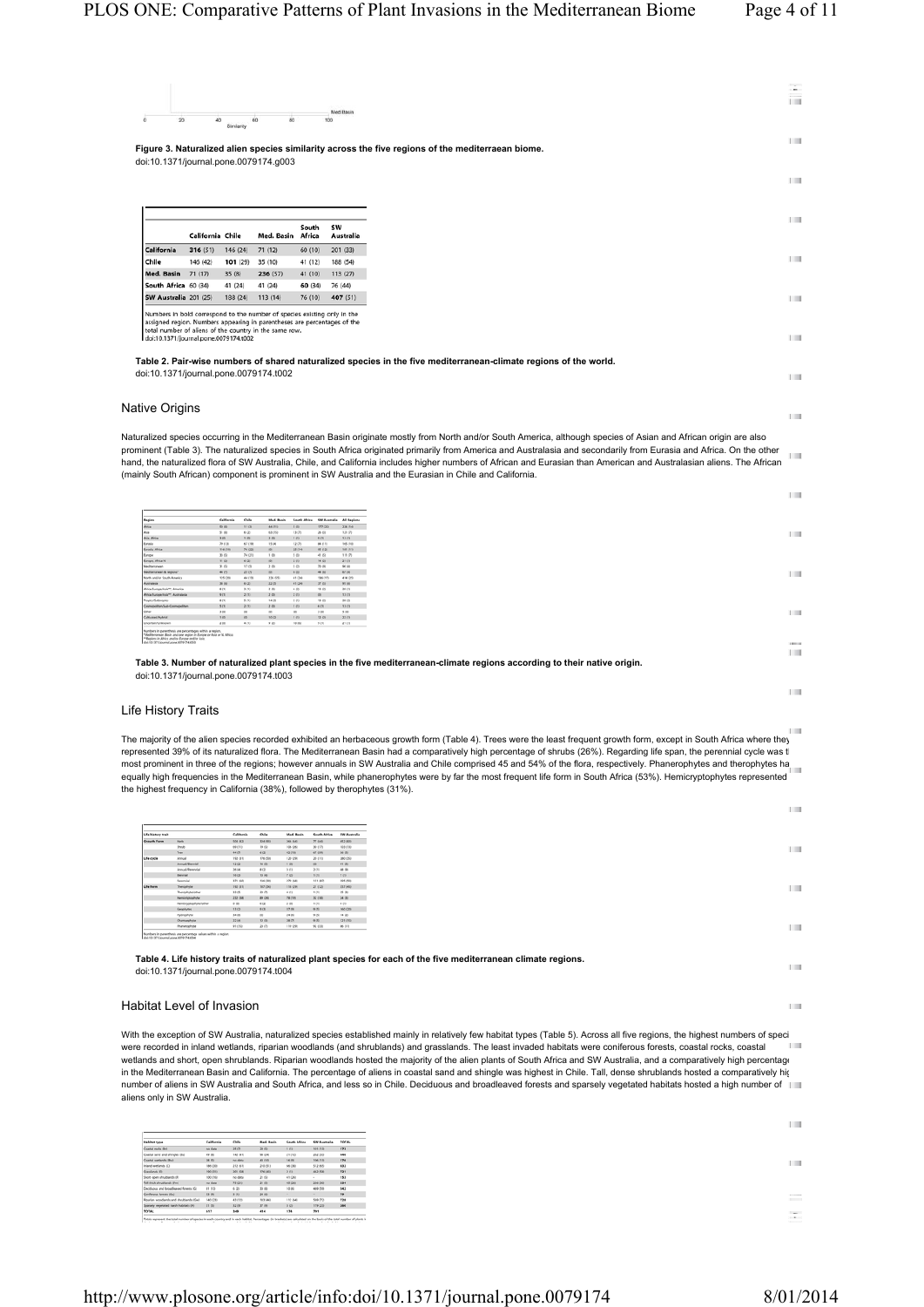**Bom the region.**<br>For Australia det

**Table 5. Number of naturalized species invading each habitat category identified in the five mediterranean-climate regions.** doi:10.1371/journal.pone.0079174.t005

Many alien species occur in multiple habitats. Thus, 60% of species occurred in more than one habitat type and 28% in 4–11 habitat types. The occurrence in multiple habitats is less frequent in the Mediterranean Basin, South Africa and California (56%, 63% and 69% of the aliens in only one habitat type, respectively), and highly frequent in SW Australia (25% of aliens in only one habitat type). Moreover, in SW Australia 39% of the aliens occur in 4 or more habitat types in contrast to 3–16% in all other regions.

The growth form spectra of alien species differed among habitats across regions (Table 6), with the herbaceous growth form dominant in all habitat types except short shrublands and conifer forests. Here shrubs and trees were more prominent. Although all growth forms occurred in all habitats, the majority of herbaceous species occurred in inland wetland habitats (57%), while riparian woodlands hosted the majority of shrubs (46%) and a notable 74% of trees.

| <b>Habitat type</b>               | Herb-          | Shrub          | <b>Track</b> | <b>Total plants/habitet</b> |
|-----------------------------------|----------------|----------------|--------------|-----------------------------|
| Counted marks                     | <b>TACOTA</b>  | 40 (1/0)       | 13, (10)     | 187                         |
| Countal sand and shingle          | 342 (29)       | 76 (28)        | 25 (14)      | 661                         |
| Countal wertands                  | 152 (12)       | 25 (9)         | 11.00        | 186                         |
| Infant satisfants                 | 718 (57)       | 49 (34)        | 45 (33)      | 852                         |
| Grasslands                        | 679,000        | 107 (41)       | 201193       | 744                         |
| Short open shrublands             | 22 162         | <b>35 (21)</b> | 32 (27)      | 569                         |
| Tall third should and a           | 253 (2th)      | 56 (21)        | 42 (31)      | 351                         |
| Decisionus and broadwayed forests | 644 (35)       | <b>AD OID</b>  | 44 (32)      | 568                         |
| Continous foreign                 | 47.00          | 18.0%          | 12, (13)     | $\bullet$                   |
| <b>Bowler woodwols</b>            | <b>SM (42)</b> | 121 (46)       | 101 (74)     | 754                         |
| Sparsely ungetated harsh habitats | 202 (16)       | 56 (21)        | 13,055       | 271                         |
| <b>Total plants/growth form</b>   | 1369           | 263            | 136          |                             |

**Table 6. Number of naturalized species occurring in each habitat category identified in the five mediterranean-climate regions, regardless of the region.** doi:10.1371/journal.pone.0079174.t006

### Species Similarity across Habitats

Habitats were more similar by region than by type (Fig. 4). That is, naturalized species assemblages are more homogeneous among different habitats within a region than among the same habitat type in different regions. There are two major regional groups (similarity <5%), whose members are loosely connected: the habitats of SW Australia and Chile (similarity ~10%) and the habitats of the Mediterranean Basin and South Africa (similarity <10%), with the Californian habitats placed between them.



**Figure 4. Non-metric multidimensional scaling ordination (NMDS), (stress = 0.18) showing taxonomic differences in naturalized species among habitats in each of the five mediterranean-climate regions (MCRs).**

CA: California, CL: Chile, MB: Mediterranean Basin; SA: South Africa; SWA: SW Australia. See Table 5 for explanation of habitat acronyms. doi:10.1371/journal.pone.0079174.g004

The highest homogeneity among species assemblages among habitats within a region was observed in SW Australia, where habitat types had a similarity level higher than 35%. The habitats of Chile also present high homogeneity in species assemblages (similarities 25–58%), with the exception of forests (G, Gc) which are separated due to the few species hosted. Habitat types of California, by contrast, host the least homogeneous species assemblages (10–20% similarity).

The analysis of similarity of species assemblages among habitats separated two groups with high (~40%) similarity levels (Fig. 5). The first group includes some of the most invaded habitats in all regions (i.e. coastal sands, inland wetlands, riparian woodlands and grasslands). The second group includes habitats with fewer species (i.e. deciduous forests, tall shrub and sparsely vegetated habitats).



**Figure 5. Dendrogram (Bray Curtis metric, UPGMA) showing similarity of mediterranean-climate regions habitats based on the basis of naturalized species between habitat types regardless of region.** See Table 5 for explanation of habitat acronyms.

doi:10.1371/journal.pone.0079174.g005

# **Discussion**

This study has for the first time, compared the identity and extent of invasion of natural and semi-natural habitats by naturalized plant species for an entire biome, providing new insights about patterns of global biotic homogenization [37].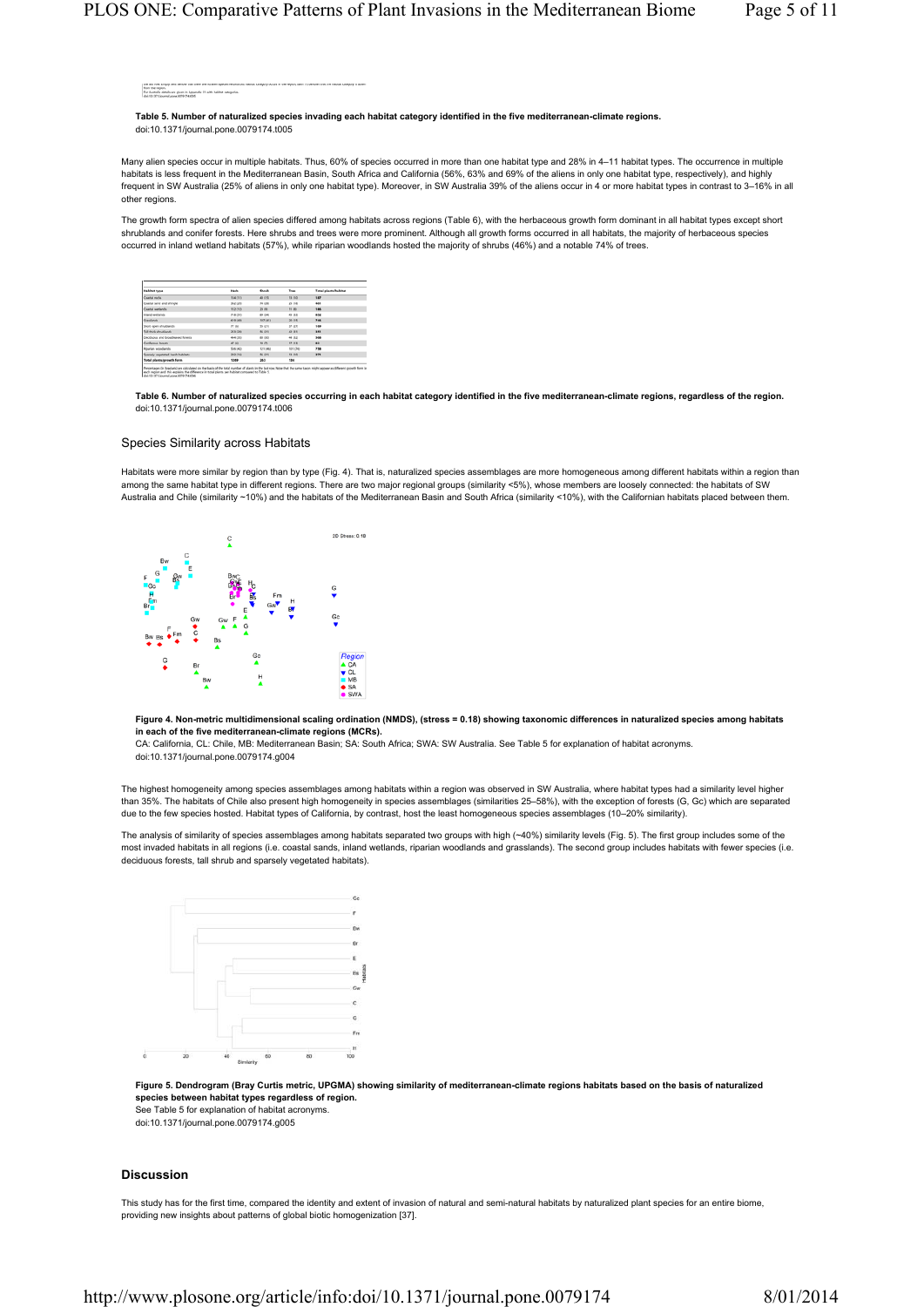Herbaceous perennials were the most frequent taxa, with SW Australia exhibiting both the highest numbers of naturalized species and the highest taxonomic similarity among habitats, and the Mediterranean Basin the lowest. Low stress and highly disturbed habitats had the highest frequency of invasion and homogenization in all regions, and high natural stress habitats the lowest, while taxonomic similarity was higher among different habitats in each region than among regions. Habitats of the Mediterranean Basin were apparently the most resistant to plant invasion, possibly because their landscapes are not in general ancient [38], [39], and because they have had a more gradual exposure to human intervention over a longer period [40], [41].

#### Taxonomic Similarity across Regions

The Poaceae, Asteraceae (except South Africa), and Fabaceae were the most species-rich families in all regions. A similar result was found in a world-wide analysis [42]. These are among the largest families of vascular plants, are cosmopolitan in distribution, and include many taxa of importance to agriculture, horticulture and the world economy. Moreover, they possess species with traits permitting them a high level of habitat penetration. These traits include high reproductive rate, high grazing resistance (Asteraceae) or resilience (Poaceae) as well as increased dispersal efficiency (Poaceae and Fabaceae) and nitrogen fixation ability (Fabaceae) [43], [44].

SW Australia had the highest number of naturalized species (level of invasion) at all taxonomic levels and also the highest naturalized species density. Conversely, the Mediterranean Basin had the lowest density of naturalized species. Several hypotheses may be advanced to explain these regional differences which cannot be solely attributed to variation in area [45]. Geographic and landscape heterogeneity may increase both native and non-native species richness, and may have a stronger positive effect on the latter [46]. However, SW Australia lacks the topographic diversity of the other regions.

Fire enhances invasion in plant communities in many areas of the world [47]. In MCRs fire has shaped patterns of plant diversity [38], [48], except in Chile [49]. Deviations from the natural fire regime may be a factor explaining a high density of aliens in Chile where pre-human fire frequency was very low [49]. In Chile native herbaceous species do not recruit following fire as in other Mediterranean regions [50]. Regarding the Mediterranean Basin, there is little evidence of fire being the trigger for plant invasions [51].

Levels of invasion are usually positively related to human population density, urbanization and agricultural land use as surrogates of habitat disturbance and propagule pressure [6], [52]. These factors alone only partly explain our results. SW Australia has the lowest population density and urban area, while the Mediterranean Basin and California have the highest [53]. On the other hand, SW Australia has the highest percentage of total agricultural land, but California the lowest [53].

Differences in agricultural land use in relation to landscape age and biogeography [38], [39] may hold the key. Mediterranean regions differ in their landscape age, climatic and disturbance history. Much of the landscape in SW Australia and South Africa has been long without disturbances that remove all biotic material from an area (i.e.*Tabula rasa* disturbances – after [54]). Prolonged leaching and erosion of ancient soils result in low levels of major soil nutrients, with a high proportion of species being maladapted in high nutrient conditions [38], [39]. A large proportion of the ancient landscape of SW Australia has recently been converted to agriculture [39], requiring continuing fertilizer input to remain productive. These agricultural landscapes, are then self-perpetuating, with little return of native taxa, even after decades of fallow [55], contrasting with relatively young landscapes [38], [39] with moderate fertility soils [49], [56] such as Chile, California and many areas of the Mediterranean basin.

Because naturalized species are most prevalent in fertile soils [6], nutrient enrichment makes low fertility soils vulnerable to invasions [57]. Thus, in the presence of new species-pools – both from nutrient-rich (e.g. Mediterranean Basin) and nutrient-poor areas (South Africa), the environments of SW Australia are particularly vulnerable to naturalized plant establishment in the presence of disturbance and changed land use.

The Mediterranean Basin has been exposed to continuous tectonic activity and climatic vicissitudes, especially since the last glaciations, and has also been affected by high-density human activities since pre-historic times [56]. It has been suggested that plant species in the Mediterranean Basin have a pre-adaptation to human disturbance that both helps native communities withstand invasions, and have the potential to become particularly invasive in other regions [56]. Moreover, the persistence of traditional forms of agriculture such as terraced fields facilitates the recovery of the native vegetation and prevents the establishment and spread of invasive species [40]. These factors may also explain the markedly low level of invasion observed in Mediterranean Basin shrublands. The situation is different in the other MCRs. Chile and California have both been affected by tectonic events and glaciation, but to a lesser extent than the Mediterranean Basin, and have been colonized relatively recently by Euroamericans. In South Africa, despite the long presence of humans, major landscape modification had been limited until the 20th century. In Australia by contrast, the arrival of indigenous people at least 40,000 ago was far-reaching in its impact on wildlife and on landscape processes, particularly in relation to fire. However, few introduced species accompanied this transformation. European colonization in both South Africa and Australia was responsible for recent landscape transformation through deforestation for agriculture, livestock introduction, and urbanization [56]. European colonization was also accompanied by the introduction of vast numbers of plant species (and animals) for forestry, agriculture, and horticulture.

#### Native Origins

Species similarity patterns are apparently related to differences in the origin of the naturalized species, since American and Australasian taxa were prominent in Africa and Eurasia and vice-versa (Table 4). The origin is, in turn, apparently related to the history of introduction. In the Mediterranean Basin introductions from the neighboring European areas, northern Africa and western Asia are generally classified as archaeophytes, while neophytes are mostly American, Asian and African species. Several historical episodes could be important in explaining these biogeographical patterns (see [24] and references therein). The relatively similar patterns of species origin in California and Chile are related to the Spanish colonization, first in Chile (mid-1500s) and later in California (late 1700s), which led to landscape alterations and alien species introductions [58]. In addition, immigration (from Asia and Europe) and international trade was intensified in California relative to Chile since the 1850's, enhancing biotic exchange [9].

In South Africa, the naturalized species originated primarily from America, Australasia and Africa, while those in Australia have originated primarily from Africa, America and Eurasia (Table 3). Colonization of SW Australia by northern Europeans since 1826, and the stopover of ships in South African ports on route to Australia prior to the opening of the Suez Canal may have led to many early introductions [59] in both South Africa [41] and SW Australia. However, by far the majority of introduced taxa to SW Australia were the result of agricultural development during the 20<sup>th</sup> century and of horticultural introductions beginning in the 19<sup>th</sup> Century. A few important aliens in both South Africa and Australia were the result of forestry development [60].

### Plant Life History Differences among Regions

The single general pattern that has emerged for all regions was the high frequency of the herbaceous growth form and, except in Chile, the perennial life cycle (Table 5). However, life form patterns were different among regions. The perennial life cycle provides the potential for clonal growth, a trait correlated with alien abundance (e.g., [61]). On the other hand, the increased frequency of woody phanerophytes in the Mediterranean Basin and South Africa is probably due to agroforestry and horticultural introductions [24], [62]. In South Africa, in particular, tree invasions mainly involve Australian *Acacia* and *Hakea* species, and northern hemisphere *Pinus* species [62] extensively planted for dune stabilization and for timber [63].

Annuals represented a significant percentage in all regions except South Africa, and were dominant in Chile. This may be related to their ability to avoid the summer drought stress, typical in MCRs, which is also a reason for their abundance in the native floras [64]. However, annuals are abundant in the alien floras of other climate regimes as well [65], [66]. Hence their large numbers may also be related to other factors such as their frequent occurrence as ruderals [67] and success in disturbed habitats, or their frequent inadvertent introduction through contaminated stock, seed and ballast. European non-native annual grassland species in California, Chile and SW Australia arrived mainly in the period of European settlement [9], [56] and in Californian grasslands they have replaced both native perennials [68] and annuals, possibly as a response to grazing [69]. In Chile, the high percentage of annuals may be a further result of anthropogenic fires which have increased the presence of alien annuals in natural shrublands. This increase can be attributed to both the large seedbanks of alien annuals, and their increased propagule pressure relative to native taxa [70].

There were more differences than similarities in the life history trait spectra across the five regions. Possible explanations for these patterns might be context dependent, partly related to regional introduction histories. Studies in Mediterranean areas have found no significant association of longevity, growth form or life form to invasion success [71]. The general failure to identify global features of successful invaders is in line with suggestions that the outcome of invasions is highly idiosyncratic [72]. Moreover, there are indications that the ecological attributes of successful invaders are habitat-dependent [72]. It has been suggested that alien invasion is facilitated by the absence of native species in the same functional group [73], [74], but this has not been confirmed in the Mediterranean islands [75].

#### Patterns of Habitat Invasion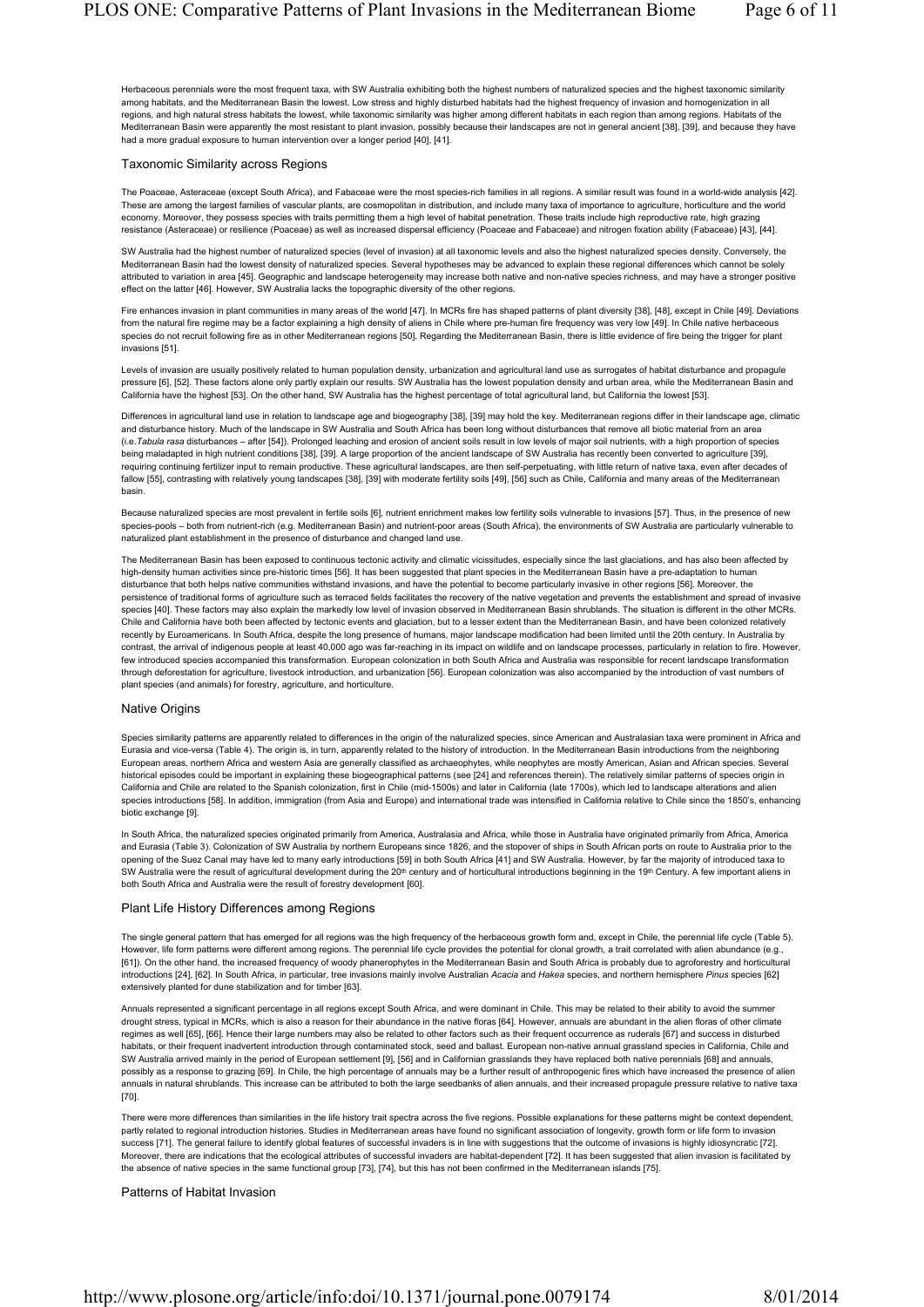Overall, a common pattern in all regions is that inland wetlands and riparian woodlands are amongst the habitats with the highest numbers of naturalized species, while conifer forests, coastal wetlands, coastal and inland rocks and deserts are the habitats with the lowest levels of invasion. The high level of invasion in riparian and wetland habitats is also a common finding in other biomes (e.g. [7]), and has been attributed to greater anthropogenic and recurrent natural disturbance which result in fluctuating nutrient availability, and high propagule pressure [76]. Moreover, the reduced drought stress in these habitats is believed to increase the vulnerability to invasions [77]. Fluctuating resources may also account for increased numbers of aliens in dry grasslands and coastal sands in most regions. These are the habitats subject to highest anthropogenic disturbance, causing vegetation openings and elevated nutrient levels. Conversely, non-native annual grasses dominate most Californian mediterranean grasslands except those on serpentine habitats with low productivity, which act as refugia for native species [78]. This is considered a result of their abiotic resistance to invasion [79]. In a similar mode, the low invasion level of conifer forests and of rock and desert habitats may be related to low levels of resource availability and anthropogenic disturbance in combination with high drought and temperature stress. Low invasion levels in conifer forests have also been observed in other regions (e.g. [80]). The high level of invasion in cliff habitats found in other studies [80], [81] may be due to their pooling with city walls and quarries. Notably, comparatively higher number of species in rocky habitats of SW Australia may be associated with these sites having a high annual native species pool in a low nutrient environment. Circumstances of nutrient enrichment and seasonally bare habitats combined with new species pools render these sites vulnerable to naturalization. By comparison, coastal wetlands include low numbers of naturalized species, and are characterized by naturally high productivity and resource fluctuations.

### Taxonomic Similarity across Habitats and within Regions

Alien species assemblages had higher taxonomic similarity between different habitats within a region than within the same habitat in different regions. This has also been observed among European regions with different climates [80], and among large Mediterranean Basin islands [82]. The highest alien taxonomic similarity between regions occurred in SW Australia where the same cohort of alien species is able to establish in different habitats [83]. The highest number of alien species occurring in multiple habitats was observed in SW Australia, and the lowest in California. In California the alien flora of pairs of counties had a differentiating effect in half of the comparisons, and taxonomic similarity increased with increasing distance between counties [84]. However, because taxonomic similarity is scale-dependent (e.g. [85]), a decrease in the spatial scale of sampling area (e.g. at the community level; [86]) could produce important differences among the same habitat type across regions.

## **Conclusions**

The plant species that have successfully naturalized in the five mediterranean – climate regions very often occur in multiple habitats, leading to potentially high homogenization of the floras within each region. By their very nature these taxa often have traits of great dispersal ability, rapid growth, and capacity to colonize following disturbance. It remains to be explored whether differences in the level of invasion among habitats are due to differences in propagule pressure or to differences in invasibility. Further exploration of whether differences in the susceptibility to invasion are due to biotic or abiotic constraints to alien species establishment and survival is therefore required.

Our results suggest that the terrestrial habitats of the Mediterranean Basin are the most resistant to the occurrence of naturalized plant species among the five MCRs. Although this statement has been put forward before [16], it is the first time that it has been based on a quantitative analysis which encompasses data from all five MCRs. Our analysis of the large databases across the regions supports two hypotheses. The first is associated with the geological and climatic history of the regions [38], [39], and the second with human interactions with these very different geological and climatic histories [40], [58]. The ancient landscapes (predominately) in the South African and SW Australian MCRs have rendered them particularly susceptible to the addition of nutrients and new species pools. At the same time, the incorporation of agricultural and other land management practices (including new patterns of disturbance) from the very different landscapes of Europe has facilitated the widespread naturalization of an alien flora. Fortunately, significant areas remain unaltered by nutrient additions. Management attention should be directed towards ensuring that these areas remain safe havens for the extraordinary biota of these regions. As anthropogenic environmental change provides increasing conservation dilemmas, attention to naturalized species, disturbance and refugia [87] will become of increased significance in the conservation of the floras of these regions.

### **Supporting Information**

Appendix\_S1.doc

#### Appendix \$1. Description of study areas

#### Maditerranean Basin

Four countries represent the Mediterranean Basin in this work. Spain, Italy, Greece, and Cyprus that are representative of a well-defined east-west gradient. A substantial proportion of their territory is covered by mountains and hills, while their insular character is important especially for Greece and Italy. Biogeographical factors, geological history, landscape heterogeneity, along with the history of human nresence and impact mostly contributed to the richness of their present-day biodiversity. These countries contain all the main habitats found in the Mediterranean Basin. Increased human population concentrations mostly in coastal areas, land-use changes, pollution and the introduction of alien species are of the major drivers of changes in their biodiversity. A more detailed description of the specific study areas and analysis of their alien flora can be found in Arianoutsou et al. (2010). California The California Floristic Province (CFP) as generally defined approximates the

**{Description of study areas}.**

**Appendix S1. {Description of study areas}.** doi:10.1371/journal.pone.0079174.s001 (DOC)

**Appendix S2. {Definition of habitat types}.** doi:10.1371/journal.pone.0079174.s002 (DOC)

**Appendix S3.**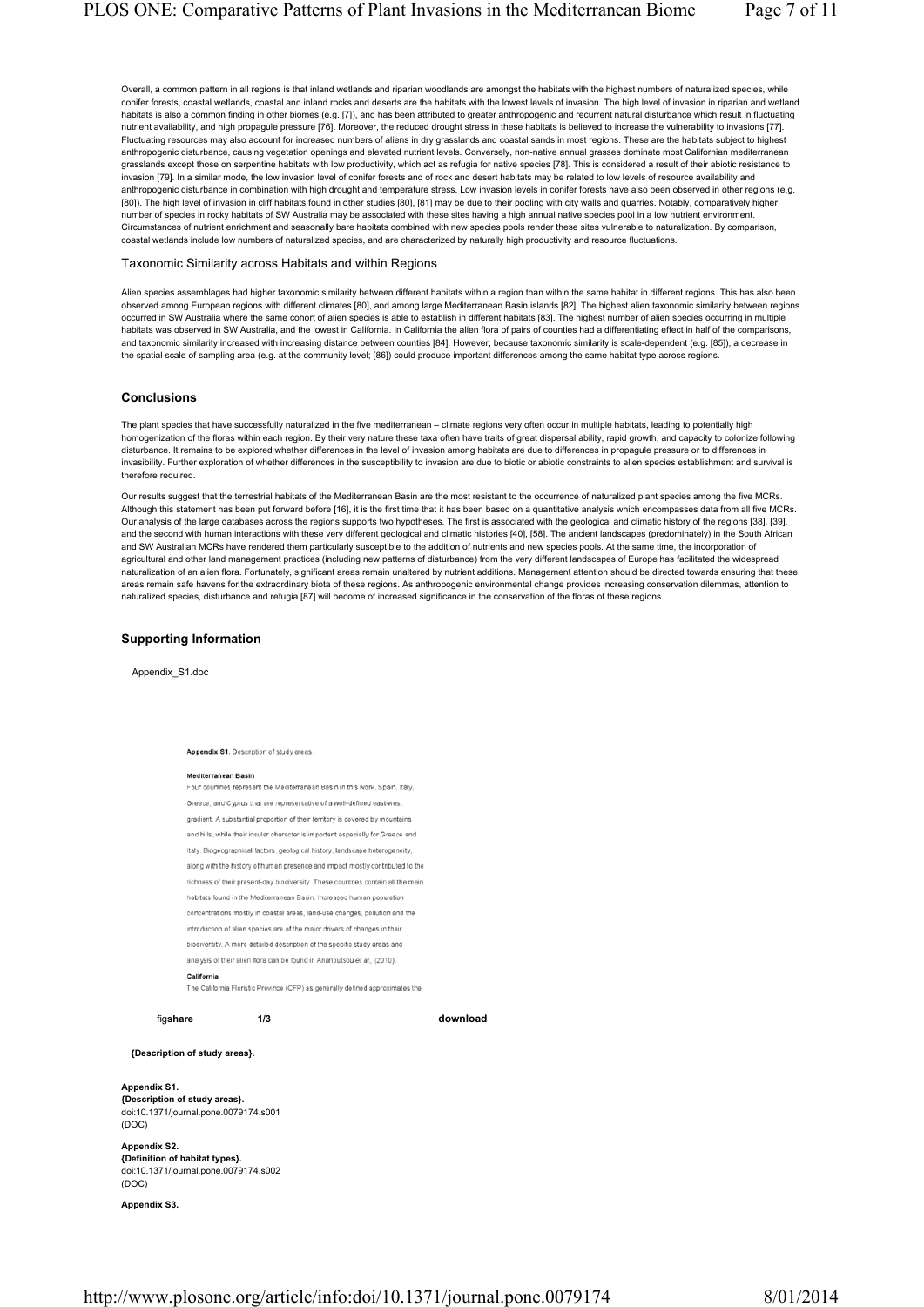**{Number of taxa per family in the five mediterranean-climate regions}.** doi:10.1371/journal.pone.0079174.s003 (DOC)

# **Acknowledgments**

L. Guja is thanked for her contribution to deriving the SW Australian database. Dr D. Danielides is gratefully acknowledged for his support in the statistical analysis.

## **Author Contributions**

Conceived and designed the experiments: MA MV. Analyzed the data: MA. Wrote the paper: MA PDEL PGD GWJ MV PWR. Provided the data for Greece and Cyprus: MA PDEL. Provided the data for Spain: MV. Provided the data for Italy: LC-G. Provided the data for Chile: NF EU. Provided the data for SW Australia: GWJ. Provided the data for South Africa: LH. Provided the data for California: PDEL. Compiled and harmonized the entire data set: GWJ. Prepared Figures 1&2: PWR. Commented on the text: LC NF LH EU.

# **References**

- **1.**  Vilà M, Espinar JL, Hejda M, Hulme PE, Jarošik V, et al. (2011) Ecological impacts of invasive alien plants: a meta-analysis of their effects on species, View Article • PubMed/NCBI • Google Scholar communities and ecosystems. Ecol Lett 14: 702–708. doi: 10.1111/j.1461-0248.2011.01628.x
- **2.**  Olden JD (2006) Biotic homogenization: A new research agenda for conservation biogeography. J Biogeogr 33: 2027–2039. doi: 10.1111/j.1365- View Article • PubMed/NCBI • Google Scholar 2699.2006.01572.x
- **3.**  Winter M, Schweiger O, Nentwig W, Andriopoulos P, Arianoutsou M, et al. (2009) Plant extinctions and introductions lead to phylogenetic and taxonomic View Article • PubMed/NCBI • Google Scholar homogenization of the European flora. P Natl Acad Sci USA 106: 21721–21725. doi: 10.1073/pnas.0907088106
- **4.**  Hulme PE, Pyšek P, Nentwig W, Vilà M (2009) Will threat of biological invasions unite the European Union? Science 324: 40–41. doi: 10.1126/science.1171111 View Article • PubMed/NCBI • Google Scholar
- **5.**  Andersen MC, Adams H, Hope B, Powell M (2004) Risk assessment for invasive species. Risk Anal 24: 787–793. doi: 10.1111/j.0272-4332.2004.00478.x View Article • PubMed/NCBI • Google Scholar
- **6.**  Chytrý M, Jarošík V, Pyšek P, Hájek O, Knollová I, et al. (2008) Separating habitat invasibility by alien plants from the actual level of invasion. Ecology 89: 1541– View Article • PubMed/NCBI • Google Scholar 1553. doi: 10.1890/07-0682.1
- **7.**  Pyšek P, Bacher S, Chytrý M, Jarošík V, Wild J, et al. (2010) Contrasting patterns in the invasions of European terrestrial and freshwater habitats by alien plants, View Article • PubMed/NCBI • Google Scholar insects and vertebrates. Global Ecol Biogeogr 19: 319–331. doi: 10.1111/j.1466-8238.2009.00514.x
- **8.**  Moles AT, Flores-Moreno H, Bonser SP, Warton DI, Helm A, et al. (2012) Invasions: the trail behind, the path ahead, and a test of a disturbing idea. J Ecol 100: View Article • PubMed/NCBI • Google Scholar 116–127. doi: 10.1111/j.1365-2745.2011.01915.x
- **9.**  Jiménez A, Pauchard A, Cavieres L, Marticorena A, Bustamante R (2008) Do climatically similar regions contain similar alien floras? A comparison between the View Article • PubMed/NCBI • Google Scholar Mediterranean areas of central Chile and California. J Biogeogr 35: 614–624. doi: 10.1111/j.1365-2699.2007.01799.x
- **10.**  Vilà M, Basnou C, Pyšek P, Josefsson M, Genovesi P, et al. (2010) How well do we understand the impacts of alien species on ecosystem services? A pan-View Article • PubMed/NCBI • Google Scholar European cross-taxa assessment. Front Ecol Environ 8: 135–144. doi: 10.1890/080083
- **11.**  Pauchard A, Shea K (2006) Integrating the study of non-native plant invasions across spatial scales. Biol Invasions 8: 399–413. doi: 10.1007/s10530-005-6419-8 View Article • PubMed/NCBI • Google Scholar
- **12.**  Rundel PW (2011) Convergence and divergence in mediterranean-climate ecosystems: what we can learn by comparing similar places. In: Price M, Billick I, editors. The Ecology of Place. Chicago: University of Chicago Press. 93–108.
- **13.**  Cowling RM, Rundel PW, Lamont BB, Arroyo MK, Arianoutsou M (1996) Plant diversity in Mediterranean-climate regions. Trends Ecol Evol 11: 362–366. doi: View Article • PubMed/NCBI • Google Scholar 10.1016/0169-5347(96)10044-6
- **14.**  Mittermeier RA, Gil PR, Hoffman M, Pilgrim J, Brooks T, et al.. (2005) Hotspots Revisited: Earth's Biologically Richest and Most Endangered Terrestrial Ecoregions. Chicago: University of Chicago Press.
- **15.**  Sala OE, Chapin FS III, Armesto JJ, Berlow R, Bloomfield J, et al. (2000) Global Biodiversity Scenarios for the Year 2100. Science 287: 1770–1774. doi: View Article • PubMed/NCBI • Google Scholar 10.1126/science.287.5459.1770
- **16.**  Groves RH, Di Castri F (1991) Biogeography of Mediterranean invasions. Cambridge: Cambridge University Press.
- **17.**  Gaertner M, Breeyen AD, Hui C, Richardson DM (2009) Impacts of alien plant invasions on species richness in Mediterranean-type ecosystems: a meta-analysis. View Article • PubMed/NCBI • Google Scholar Prog Phys Geog 33: 319–338. doi: 10.1177/0309133309341607
- **18.**  Pretto F, Celesti-Grapow L, Carli E, Brundu G, Blasi C (2012) Determinants of non-native plant species richness and composition across small Mediterranean View Article • PubMed/NCBI • Google Scholar islands. Biol Invasions 14: 2559–2572. doi: 10.1007/s10530-012-0252-7
- **19.**  Richardson DM, Pyšek P, Remjánek M, Barbour MG, Panetta FD, et al. (2000) Naturalization and invasion of alien plants: concepts and definitions. Divers Distrib View Article • PubMed/NCBI • Google Schola 6: 93–107. doi: 10.1046/j.1472-4642.2000.00083.x
- **20.**  Stevens PF (2001 onwards) Angiosperm phylogeny website Version 9, June 2008, URL: http://www.mobot.org/MOBOT/research/APweb/.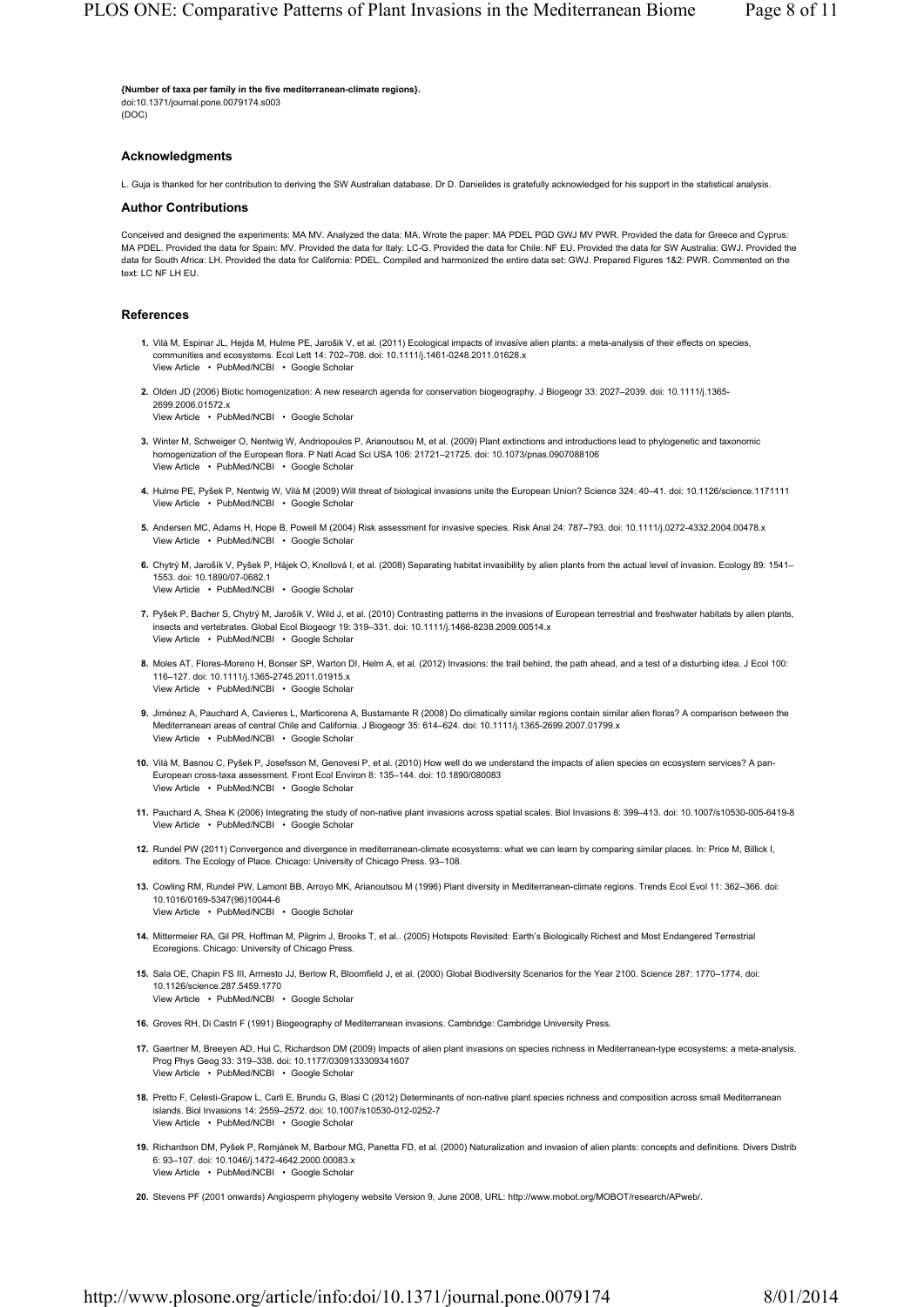- **21.**  Angiosperm Phylogeny Group (2009) An update of the Angiosperm Phylogeny Group classification for the orders and families of flowering plants: APG III. Bot J View Article • PubMed/NCBI • Google Scholar Linn Soc 61: 105–121. doi: 10.1111/j.1095-8339.2009.00996.x
- **22.**  Ellenberg H, Müller-Dombois D (1967) A key to Raunkiaer plant life forms with revised subdivisions. Ber. Geob. Inst. ETH Stiftung Rübel 37: 56–73. View Article • PubMed/NCBI • Google Scholar
- **23.**  Pignatti S (1982) Flora d' Italia. Bologna: Edagricole.
- **24.**  Arianoutsou M, Delipetrou P, Celesti-Grapow L, Basnou C, Bazos I, et al. (2010) Comparing naturalized alien plants and recipient habitats across an east-west View Article • PubMed/NCBI • Google Scholar gradient in the Mediterranean Basin. J Biogeogr 37: 1811–1823. doi: 10.1111/j.1365-2699.2010.02324.x
- **25.**  Celesti-Grapow L, Alessandrini A, Arrigoni PV, Assini S, Banfi E, et al. (2009) The inventory of the non-native flora of Italy. Plant Biosyst 143: 386–430. View Article • PubMed/NCBI • Google Scholar
- **26.**  Celesti-Grapow L, Alessandrini A, Arrigoni PV, Assini S, Banfi E, et al.. (2010) Non-native flora of Italy: species distribution and threats. Plant Biosyst 144, 12–28.
- **27.**  Baldwin BG, Goldman JH, Keil DJ, Patterson RP, Rosatti TJ, editors, (2012) The Jepson Manual: Vascular Plants of California, 2nd Edition, Berkeley: University of California Press.
- **28.**  Ugarte E, Lira F, Fuentes N, Klotz S (2011) Vascular alien flora. Chile Check List 7: 365–382. View Article • PubMed/NCBI • Google Scholar
- **29.**  Fuentes N, Pauchard A, Sanchez P, Esquivel J, Marticorena A (2013) A new comprehensive database of alien plant species in Chile based on herbarium records. View Article • PubMed/NCBI • Google Scholar Biol Invasions 15: 847–858. doi: 10.1007/s10530-012-0334-6
- **30.**  Henderson L (2007) Invasive, naturalized and casual alien plants in southern Africa: a summary based on the Southern African Plant Invaders Atlas (SAPIA). View Article • PubMed/NCBI • Google Scholar Bothalia 37: 215–248.
- **31.**  Richardson DM, Macdonald IAW, Hoffmann JH, Henderson L (1997) Alien plant invasions. In: Cowling RM, Richardson DM, Pierce SM, editors. Vegetation of Southern Africa. Cambridge: Cambridge University Press. 535–570.
- **32.**  Goldblatt P, Manning J (2000) Cape Plants. A Conspectus of the Cape Flora of South Africa. Strelitzia 9, Pretoria: National Botanical Institute of South Africa & St Louis: Missouri Botanical Garden.
- **33.**  Environment Australia (2000) Revision of the Interim Biogeographic Regionalisation for Australia (IBRA) and development of Version 51 Summary Report. Canberra: Environment Australia.
- **34.**  Clarke KR, Warwick RM (1994) Change in Marine Communities. Plymouth: Plymouth Marine Laboratory. 144 p.
- **35.**  Pielou EC (1984) The interpretation of ecological data. New York: Wiley.
- **36.**  Clarke, KR & Gorley, RN (2006) PRIMER v6: User manual/tutorial PRIMER-E Ltd, Plymouth, UK.
- **37.**  Pauchard A, Cavieres LA, Bustamante RO (2004) Comparing alien plant invasions among regions with similar climates: where to from here? Divers Distrib 10: View Article • PubMed/NCBI • Google Scholar 371–375. doi: 10.1111/j.1366-9516.2004.00116.x
- **38.**  Mucina L, Wardell-Johnson G (2011) Landscape age and soil fertility, climatic stability, and fire regime predictability: beyond the OCBIL framework. Plant Soil 341: View Article • PubMed/NCBI • Google Scholar 1–23. doi: 10.1007/s11104-011-0734-x
- **39.**  Hopper SD (2009) OCBIL theory: towards an integrated understanding of the evolution, ecology and conservation of biodiversity on old, climatically buffered, View Article • PubMed/NCBI • Google Scholar infertile landscapes. Plant Soil 322: 49–86. doi: 10.1007/s11104-009-0068-0
- **40.**  Pretto F, Celesti-Grapow L, Carli E, Blasi C (2010) Influence of past land use and current human disturbance on non-native plant species on small Italian islands. View Article • PubMed/NCBI • Google Scholar Plant Ecol 210: 225–239. doi: 10.1007/s11258-010-9751-8
- **41.**  Deacon HJ (1991) Historical background of invasions in the Mediterranean region of southern Africa. In: Groves RH, di Castri F, editors, Biogeography of Mediterranean invasions. Cambridge University Press: Cambridge. 51–58.
- **42.**  Pyšek P (1998) Is there a taxonomic pattern to plant invasions? Oikos 82: 282–294. doi: 10.2307/3546968 View Article • PubMed/NCBI • Google Scholar
- **43.**  Cronquist A (1981) An integrated system of classification of flowering plants. New York: Columbia University Press.
- **44.**  Heywood VH (1989) Patterns, extents and modes of invasions by terrestrial plants. In: Drake JA, Mooney HA, di Castri F, Groves RH, Kruger FJ, et al.., editors. Biological invasions: a global perspective, Scope 37. Chichester: John Wiley and Sons. 31–60.
- **45.**  Lambdon PW, Lambdon P, Pyšek P, Basnou C, Arianoutsou M, et al. (2008) Alien flora of Europe: species diversity, temporal trends, geographical patterns and View Article • PubMed/NCBI • Google Scholar research needs. Preslia 80: 101–149.
- **46.**  Kumar S, Stohlgren TJ, Geneva W (2006) Spatial heterogeneity influences native and non native plant species. Ecology 87: 3186–3199. doi: 10.1890/0012-9658 View Article • PubMed/NCBI • Google Scholar (2006)87[3186:shinan]2.0.co;2
- **47.**  D' Antonio CM (2000) Fire, plant invasions, and global changes. In: Mooney HA, Hobbs RJ, editors. Invasive species in a changing world. Washington D.C: Island Press. 65–95.
- **48.**  Keeley JE, Pausas JG, Rundel PW, Bond WJ, Bradstock RA (2012) Fire as an evolutionary pressure shaping plant traits. Trends Plant Sci 16: 406–411. doi: View Article • PubMed/NCBI • Google Scholar 10.1016/j.tplants.2011.04.002
- **49.**  Rundel PW (2001) Mediterranean-climate ecosystems. In: Levis S, editor. Encyclopedia of Biodiversity, vol 4. New York: Academic Press. 145–159.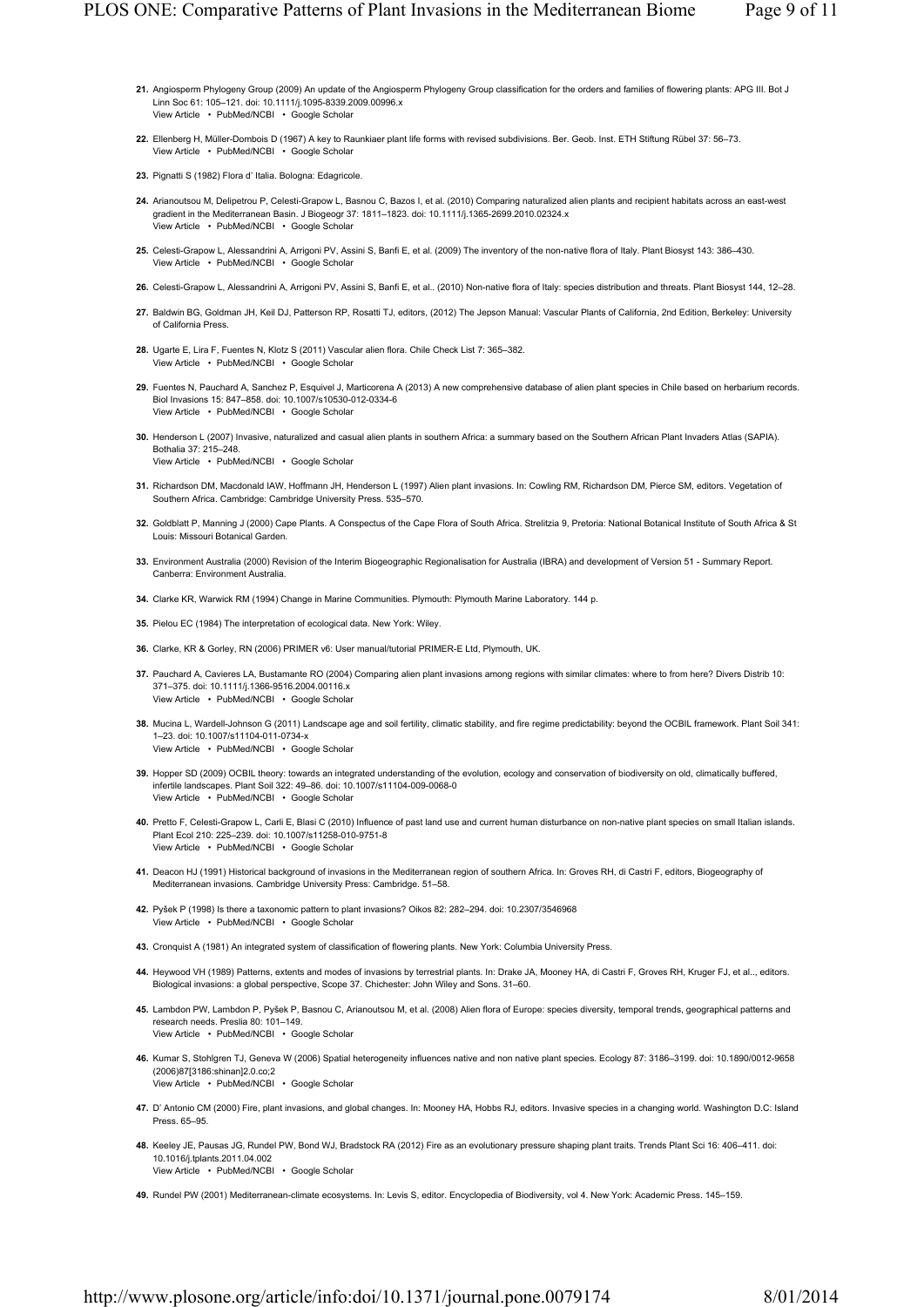**50.**  Moreira B, Tormo J, Estrelles E, Pausas JG (2010) Disentangling the role of heat and smoke as germination cues in Mediterranean Basin flora. Ann Bot 105: 627 –635.

View Article • PubMed/NCBI • Google Scholar

- **51.**  Arianoutsou M, Vilà M (2012) Fire and invasive plant species in the Mediterranean basin. Isr J Ecol Evol 58(2–3): 195–203. View Article • PubMed/NCBI • Google Scholar
- **52.**  Seabloom EW, Williams JW, Slayback D, Stoms DM, Viers JH, et al. (2006) Human impacts, plant invasion, and imperilled species in California. Ecol Appl 16: View Article • PubMed/NCBI • Google Scholar 1338–1350. doi: 10.1890/1051-0761(2006)016[1338:hipiai]2.0.co;2
- **53.**  Underwood EC, Viers JH, Klausmeyer KR, Cox RL, Shaw MR (2009) Threats and biodiversity in the Mediterranean biome. Divers Distrib 15: 188–97. doi: View Article • PubMed/NCBI • Google Scholar 10.1111/j.1472-4642.2008.00518.x
- **54.**  Nordal I (1987) Tabula rasa after all? Botanical evidence for ice-free refugia in Scandinavia reviewed. J Biogeogr 14: 377–388. doi: 10.2307/2844945 View Article • PubMed/NCBI • Google Scholar
- **55.**  Hobbs R, Higgs E, Harris JA (2009) Novel ecosystems: implications for conservation and restoration, Trends Ecol Evol 24. (11): 599–605. doi: View Article • PubMed/NCBI • Google Scholar 10.1016/j.tree.2009.05.012
- **56.**  di Castri, F 1991 An ecological overview of the five regions with a Mediterranean climate. In: Groves RH, di Castri F, editors, Biogeography of Mediterranean invasions. Cambridge University Press: Cambridge. 3–16.
- **57.**  Funk JL, Vitousek PM (2007) Resource use efficiency and plant invasion in low-resource systems. Nature 446: 1079–1081. doi: 10.1038/nature05719 View Article • PubMed/NCBI • Google Scholar
- **58.**  Aschmann H (1991) Human impact on the biota of mediterranean-climate regions of Chile and California. In: Groves RH, di Castri F, editors, Biogeography of Mediterranean invasions. Cambridge University Press: Cambridge. 33–42.
- **59.**  Kloot M (1991) Invasive plants of southern Australia. In: Groves RH, di Castri F, editors, Biogeography of Mediterranean invasions. Cambridge University Press: Cambridge. 131–143.
- **60.**  Hussey BMJ, Keighery GJ, Dodd J, Lloyd SG, Cousens RD (2007) Western Weeds: a guide to the weeds of Western Australia. Second edition. The Plant protection Society of Western Australia and Agriculture of Western Australia, Victoria Park. Perth: Scott Print.
- **61.**  Hulme PE, Brundu G, Camarda I, Dalias P, Lambdon P, et al.. (2008) Assessing the risks to Mediterranean islands ecosystems from alien plant introductions. In: Tokarska-Guzik B, Brock JH, Brundu G, Child L, Daehler CC, et al.., editors. Plant invasions: human perception, ecological impacts and management. Leiden: Backhuys Publishers. 39–56.
- **62.**  Richardson DM, Remjánek M (2011) Trees and shrubs as invasive alien species a global review. Divers Distrib 17: 788–809. doi: 10.1111/j.1472- View Article • PubMed/NCBI • Google Scholar 4642.2011.00782.x
- **63.**  Poynton RJ (2009) Tree planting in southern Africa. Vol. 3 Other genera. Pretoria, South Africa: Department of Agriculture, Forestry and Fisheries.
- **64.**  Verlaque R, Médail F, Aboucaya A (2001) Valeur prédictive des types biologiques pour la conservation de la flore méditerranéenne. C.R. Academie des Sciénces View Article • PubMed/NCBI • Google Scholar de Paris, Life Sciences 324 1157–1165. doi: 10.1016/s0764-4469(01)01406-8
- **65.**  Pyšek P, Sádlo J, Mandák B (2002) Catalogue of alien plant of the Czech Republic. Preslia 74: 97–186. View Article • PubMed/NCBI • Google Scholar
- **66.**  Weber E, Sun S-G, Li B (2008) Invasive alien plants in China: Diversity and ecological insights. Biol Invasions 10: 1411–1429. doi: 10.1007/s10530-008-9216-3 View Article • PubMed/NCBI • Google Scholar
- **67.**  Grime JP, Hodgson JG, Hunt R (1988) Comparative plant ecology. Boston: Unwin Hyman.
- **68.**  Seabloom EW, Harpole WS, Reichman OJ, Tilman D (2003) Invasion, competitive dominance, and resource use by exotic and native California grassland View Article • PubMed/NCBI • Google Scholar species. P Natl Acad Sci USA 100: 13384–13389. doi: 10.1073/pnas.1835728100
- **69.**  HilleRisLambers J, Yelenik SG, Colman BP, Levine JM (2010) California annual grass invaders: the drivers or passengers of change? J Ecol 98: 1147–1156. doi: View Article • PubMed/NCBI • Google Scholar 10.1111/j.1365-2745.2010.01706.x
- **70.**  Gomez-Gonzalez S, Torres-Dıaz C, Valencia G, Torres-Morales P, Cavieres LA, et al. (2011) Anthropogenic fires increase alien and native annual species in the View Article • PubMed/NCBI • Google Scholar Chilean coastal matorral. Divers Distrib 17: 58–67. doi: 10.1111/j.1472-4642.2010.00728.x
- **71.**  Gassó N, Sol D, Pino J, Dana ED, Lloret F, et al. (2009) Exploring species attributes and site characteristics to assess plant invasions in Spain. Divers Distrib 15: View Article • PubMed/NCBI • Google Scholar 50–58. doi: 10.1111/j.1472-4642.2008.00501.x
- **72.**  Thompson K, Davis MA (2011) Why research on traits of invasive plants tell us very little. Trends Ecol Evol 26: 155–156. doi: 10.1016/j.tree.2011.01.007 View Article • PubMed/NCBI • Google Schola
- **73.**  Richardson DM, Pyšek P (2006) Plant invasions: merging the concepts of species invasiveness and community invasibility. Prog Phys Geog 30: 409–431. doi: View Article • PubMed/NCBI • Google Scholar 10.1191/0309133306pp490pr
- **74.**  Rundel PW, Dickie IA, Richardson DM (2013) Tree invasions into treeless areas: mechanisms and ecosystem processes. Biol Invasions (in press).
- **75.**  Lambdon PW, Lloret F, Hulme PE (2008) Do alien plants on Mediterranean islands tend to invade different niches from native species? Biol Invasions 10: 703– View Article • PubMed/NCBI • Google Scholar 716. doi: 10.1007/s10530-007-9163-4
- **76.**  Rejmánek M, Richardson DM, Pyšek P (2005) Plant invasions and invasibility of plant communities. In: van der Maarel E, editor. Vegetation Ecology. Oxford: Blackwell Science. 332–355.